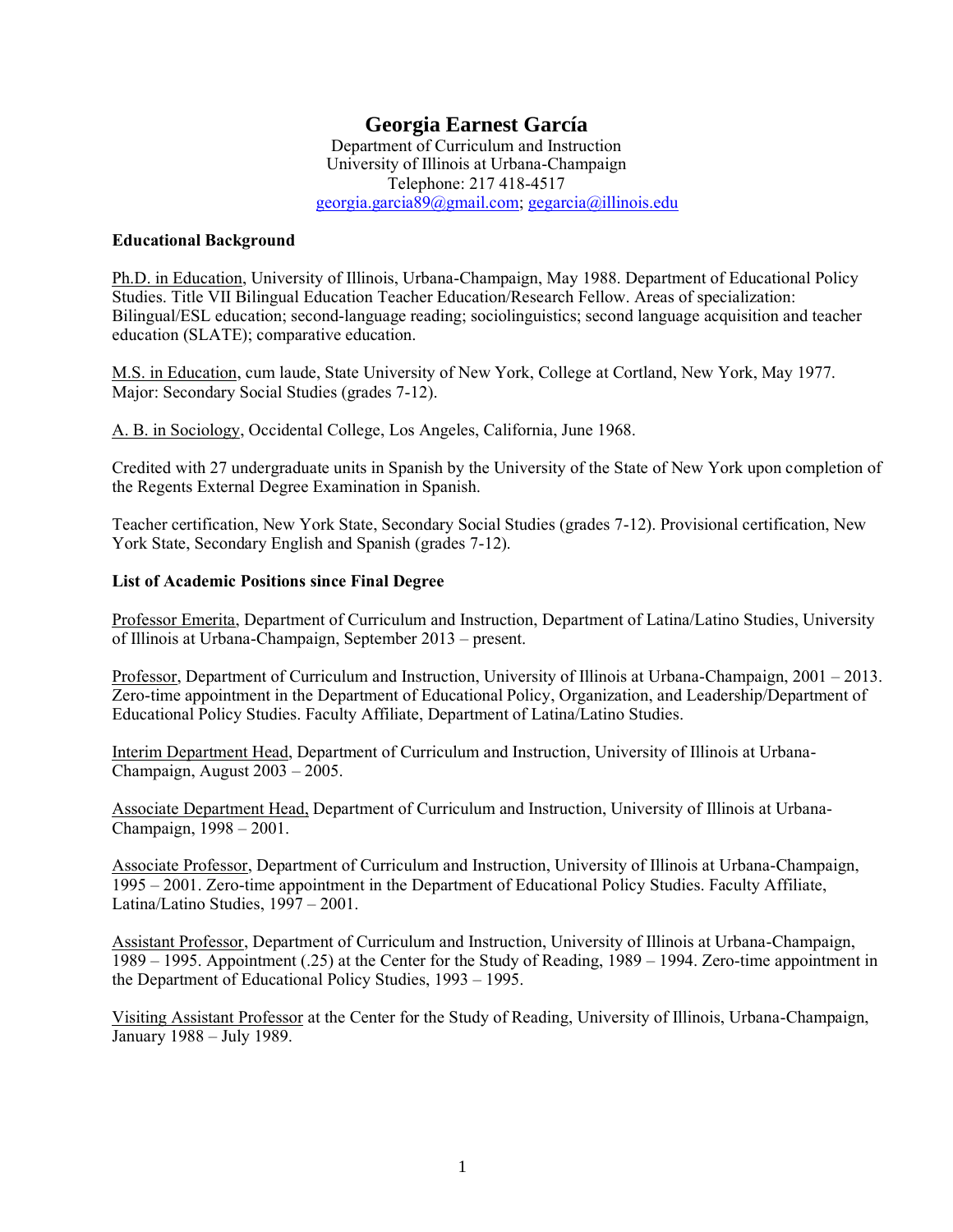# **Consulting**

- WestED Content Reading Team, updating the 2026 NAEP Reading Assessment, San Francisco, CA (September 2019 – present).
- Dual Language Assessment Team, Educational Testing Services, Princeton, NJ (Fall 2015 January 2017).
- Consulting Author, ESL Handbook to accompany basal reader  $(K-5)$  (2004 2005; 2009 2011) and for 2010 California Program 1 and author of record for 2010 California Reading Program 2 (2008 – 2012) for Pearson Scott Foresman, Glen Ellyn, IL
- Multicultural Education and the Language Arts Program, Silver, Burdett, & Ginn, Needham Heights, MA (1991 – 1992).
- Illinois State Board of Education's Department of School Improvement Services (1990 1991).

# **Other Related Professional Employment**

Visiting Lecturer at the Center for the Study of Reading, University of Illinois, Urbana-Champaign, August 1987 – December 1987.

English Instructor at Parkland Community College, Champaign, Illinois, August 1980 – August 1982.

Managing Editor for Classroom Materials at the Title VII Midwest Organization for Materials Development, Office of Bilingual Education, University of Illinois, May 1979 – March 1980.

Research Assistant at the Title VII Midwest Organization for Materials Development, Office of Bilingual Education, University of Illinois, November 1978 – May 1979.

Bilingual Teacher for the Illinois Migrant Council, Hoopeston, Illinois, May 1978 – October 1978.

Junior High School Teacher (taught English and Social Studies) at Dryden Central School, Dryden, New York, 1973 – 1975.

Peace Corps Volunteer (1969-1972) – Community Development (Río Branco, Uruguay), 1969-1970; English as a Foreign Language Teacher and Librarian at Escuela and Colegio Don Orione, La Estación La Floresta, Uruguay, South America, 1970 – 1972.

# **Honors, Recognitions, and Outstanding Achievements**

Inducted into the Reading Hall of Fame, Literacy Research Association, December 2019, Tampa, FL.

- List of Teachers Ranked Excellent by Their Students, University of Illinois, 1991, 1992, 1993, (no teaching in 1994) 1995, 1996, 1997, 1998, 1999, 2000, 2001, 2002, 2003, (no teaching in 2004) 2005, 2006, 2007, 2009, 2010, 2011, 2013.
- Outstanding Graduate Teaching Award, College of Education, University of Illinois at Urbana-Champaign, 2010.

University Scholar (for distinction in research, teaching, and service as a member of the faculty at the University of Illinois at Urbana-Champaign) 2003 – 2006.

Honorable Mention, Campus Award for Excellence in Graduate and Professional Teaching, Spring 2000.

Member (elected), Board of Directors, National Reading Conference (1998 – 2000).

College of Education Distinguished Scholar, University of Illinois, 1997.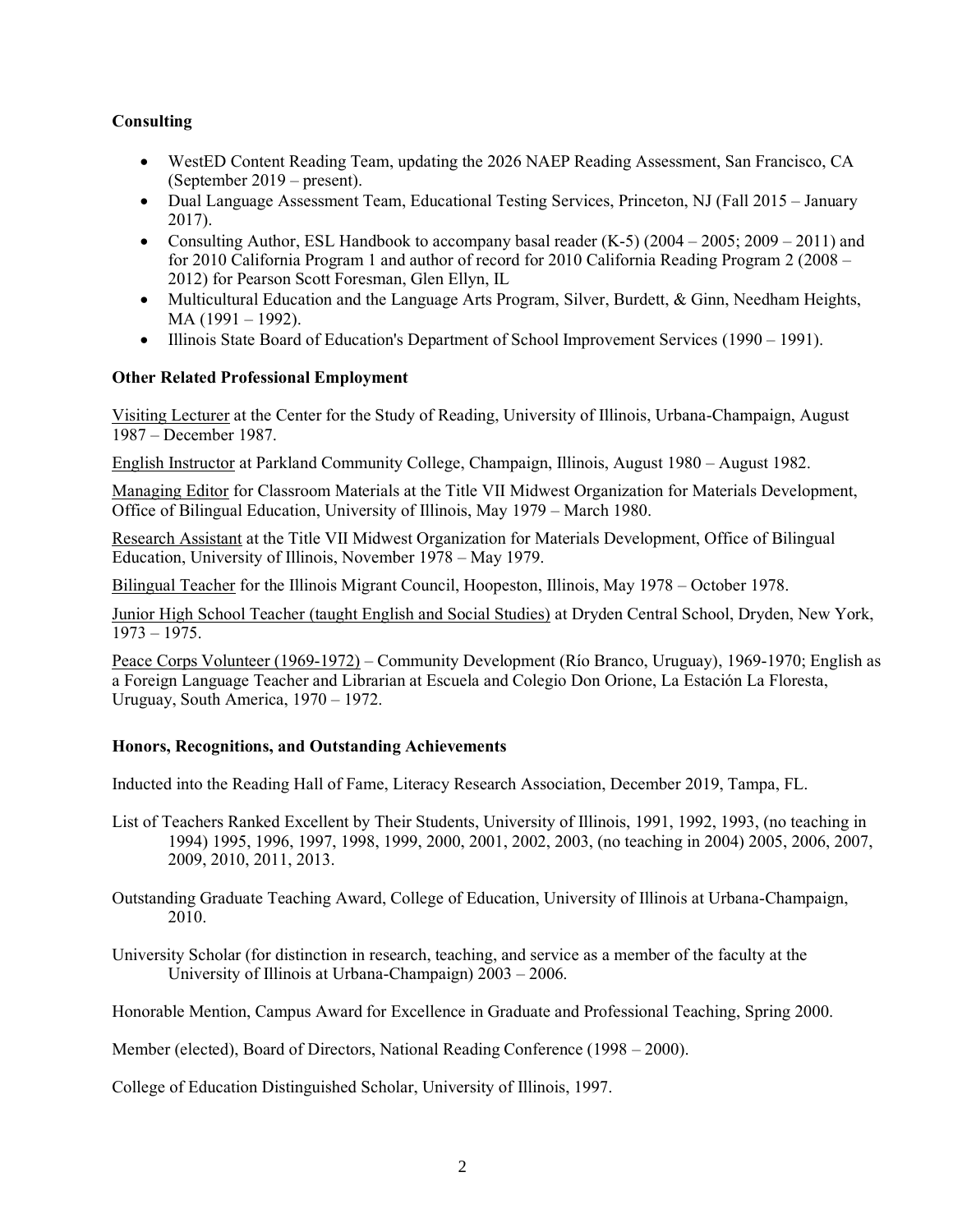Fellow, Bureau of Educational Research, College of Education, University of Illinois, 1993 – 1996.

Faculty Award for Excellence in Graduate Teaching, Advising, and Research, Council of Graduate Students in Education, University of Illinois, 1993.

Appointment to the National Conference on Research in English, 1993.

# **Publications**

 $* =$  peer reviewed  $\dagger$  = invited

# **Books**

- 1. Taylor, B. T., Harris, L. A., Pearson, P. D., García, G. E. (1995). *Reading difficulties, instruction, and assessment* (2nd ed.). McGraw-Hill.
- 2. RAND Reading Study Group, Catherine Snow (Chair). (2002). *Reading for understanding: Toward a R & D program in reading comprehension*. Science & Technology Policy Institute; RAND Education.
- 3. Willis, A. I., García, G. E., Harris, V. J., & Barrera, R. (Eds.) (2003). *Multicultural issues in literacy research and practice.* Lawrence Erlbaum.
- 4. Stahl, K. A. D., & García, G. E. (2015). *Developing reading comprehension: Effective instruction for all student in preK-2*, essential library of preK-2 literacy series (Sharon Walpole & Michael McKenna, series editors). Guilford Press.
- 5. Stahl, K. A. D., & García, G. E. (in press). *Expanding reading comprehension in the intermediate grades (3-6).* Guilford Press.

# **Chapters in Books**

- 1. †Edwards, P. A., & García, G. E. (1991). Parental involvement in mainstream schools: An issue of equity. In M. Foster (Ed.), *Readings on equal education* (Vol. 11: *Qualitative investigations into schools and schooling*, pp. 167-187). AMS Press, Inc.
- 2. †García, G. E. & Pearson, P. D. (1991). Modifying reading instruction to maximize its effectiveness for *all* students. In M. S. Knapp, & P. M. Shields (Eds.), *Schooling for children of poverty: Alternatives in conventional wisdom* (pp. 31-59). McCutchan.
- 3. †García, G. E., & Pearson, P. D. (1991). The role of assessment in a diverse society. In E. H. Hiebert (Ed.), *Literacy in a diverse society: Perspectives, practices, and policies* (pp. 253-278). Teachers College Press.
- 4. †Edwards. P. A., & García, G. E. (1994). The implications of Vygotskian theory for the development of home-school programs: A focus on storybook reading. In V. John-Steiner, C. Panofsky, & L. Smith (Eds.), *Sociocultural approaches to language and literacy* (pp. 243-278). Cambridge, MA: Cambridge University Press.
- 5. †García, G. E. (1994). Ethnography and classroom communication: Taking an "emic" perspective. In K. Butler (Ed.), *Best practices: The classroom as an assessment arena*. Aspen Press. Reprinted from García, G. E. (1992). *Topics in Language Disorders*, *12*(3), 54-66.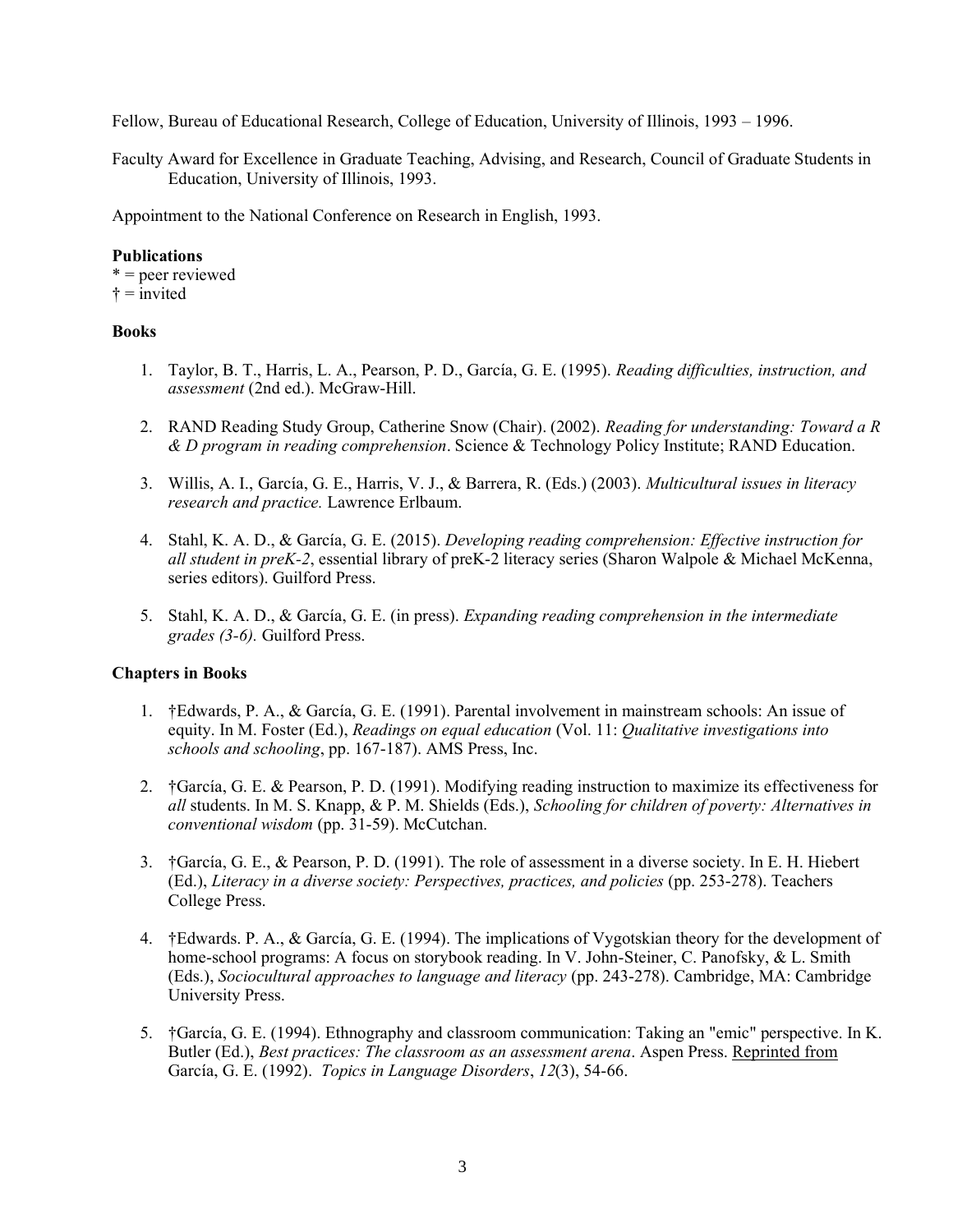- 6. †García, G. E. (1994). The literacy assessment of second-language learners: A focus on authentic assessment. In K. Spangenberg-Urbschat & R. Pritchard (Eds.), *Kids come in all languages: Reading instruction for second-language learners* (pp. 183-208). International Reading Association.
- 7. †Edwards. P. A., & García, G. E. (1998). The implications of Vygotskian theory for the development of home-school programs: A focus on storybook reading. In P. Lloyd & C. Fernyhough (Eds.), *Lev Vygotsky: Critical assessments*. Routledge. Reprinted from Edwards, P. A., & García, G. E. (1994).
- 8. †García, G. E., Jiménez, R. T., & Pearson, P. D. (1998). Metacognition, childhood bilingualism, and reading. In D. J. Hacker, J. Dunlosky, & A. C. Graesser (Eds.), *Metacognition in educational theory and practice* (pp. 193-219)*.* Lawrence Erlbaum.
- 9. †Pearson, P. D., DeStefano, L., & García, G. E. (1998). Ten dilemmas to performance assessment. In C. Harrison & T. Salinger (Eds.), *Assessing reading 1: Theory and practice. International perspectives on reading assessment.* (pp. 21-49). Routledge.
- 10. †García, G. E. (2000). Bilingual children's reading. In M. Kamil, P. Mosenthal, P. D. Pearson, R. Barr (Eds.), *Handbook of reading research* (vol. 3, pp. 813-834). Lawrence Erlbaum.
- 11. †García, G. E. & Willis, A. I. (2001). Frameworks for understanding multicultural literacies. In P. R. Schmidt & P. B. Mosenthal (Eds*.), Reconceptualizing literacy in new age of pluralism and multiculturalism* (pp. 3-31). Information Age Publishing.
- 12. †García, G. E. (2002). English as a Second Language literacy evaluation and assessment. In B. Guzetti (Ed.), *Literacy in America:* An *Encyclopedia of history, theory, and practice,* Vol. 1, pp. 178-181). ABC-CLIO Publishers.
- 13. García, G. E. (2003). Introduction: Giving voice to multicultural literacy research and practice. In A. I. Willis, G. E. García, V. J. Harris, & R. Barrera (Eds.), *Multicultural issues in literacy research and practice* (pp. 1-9). Lawrence Erlbaum
- 14. †García, G. E. (2003). The reading comprehension development and instruction of English Language Learners. In A. P. Sweet and C. E. Snow (Eds.), *Rethinking reading comprehension* (pp. 31-50). Guilford Press.
- 15. **†**García, G. E. & Godina, H. (2003). Addressing the literacy needs of adolescent English Language Learners. In T. L. Jetton & J. A. Dole (Eds.), *Adolescent literacy research and practice*  (pp. 304-320). Guilford Press.
- 16. †García, G. E., & Bauer, E. B. (2004). The selection and use of English text with young English Language Learners. In J. V. Hoffman & D. L. Schallert (Eds.), *The texts in elementary classrooms* (pp. 177-194). Lawrence Erlbaum.
- 17. †García, G. E. McKoon, G., & August, D. (2006). Language and literacy assessment of language minority students. In D. August, & T. Shanahan (Eds.), *Developing literacy in second-language* learners: A report of the National Literacy Panel on Language Minority Children and Youth (pp. 597-624). Lawrence Erlbaum.
- 18. †García, G. E.,McKoon, G. , & August, D. (2006). Synthesis: Language and literacy assessment. In D. August, & T. Shanahan (Eds.), *Developing literacy in second-language learners: A report of the National Literacy Panel on Language Minority Children and Youth* (pp. 583-596)*.* Lawrence Erlbaum.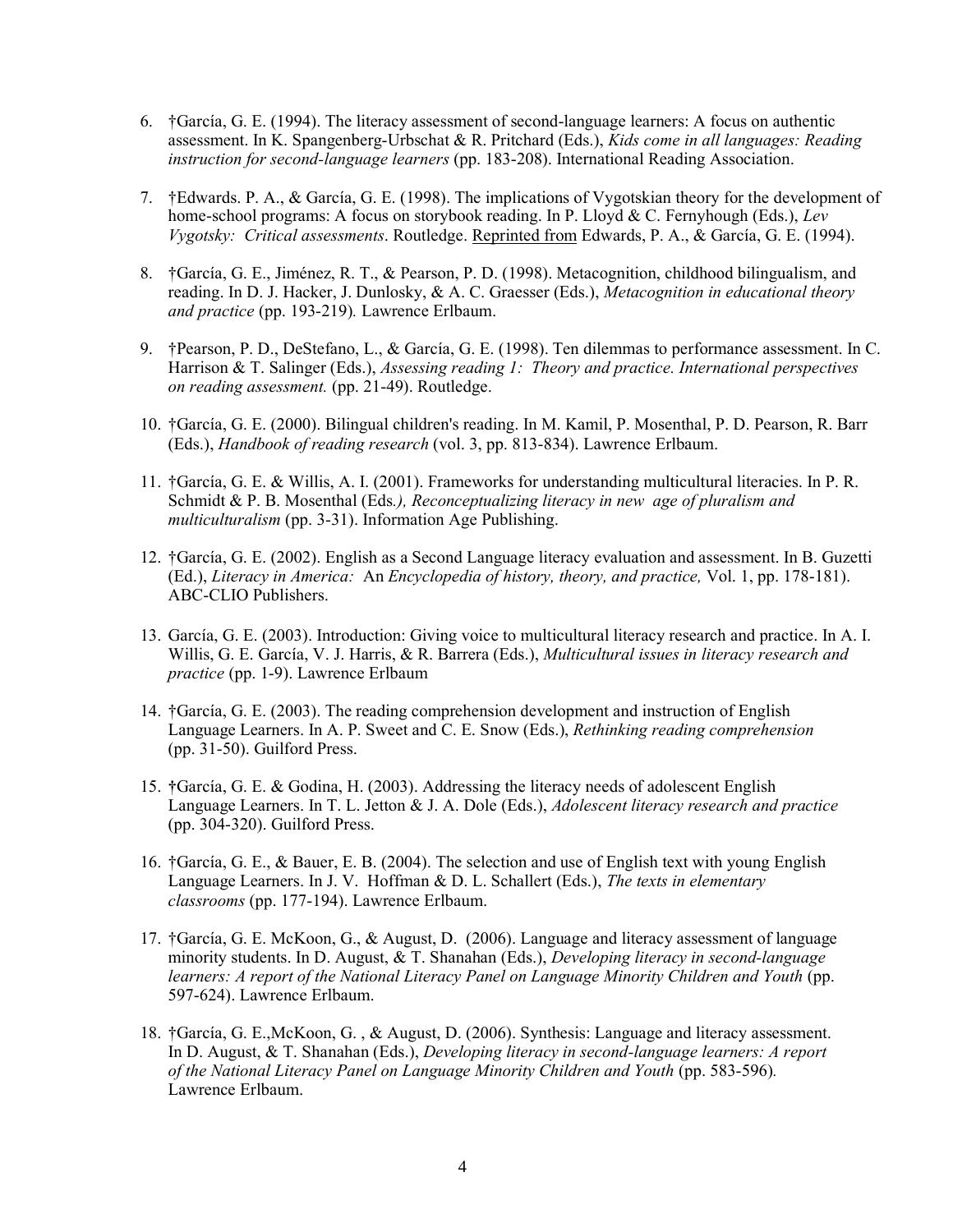- 19. Stahl, K. A. D., García, G. E., Bauer, E. B., Pearson, P. D., & Taylor, B. M. (2006). Making the invisible visible: The development of a comprehension assessment system. In K. A. D. Stahl  $\&$ M. C. McKenna (Eds.), *Reading research at work: Foundations of effective practice* (pp. 425- 436). Guilford Press.
- 20. Taylor, B. M., Pearson, P. D., García, G. E., Stahl, K. A. D., Bauer, E. B. (2006). Improving students' reading comprehension. In K. A. D. Stahl & M. C. McKenna (Eds.), *Reading research at work: Foundations of effective practice* (pp. 303-315). Guilford Press.
- 21. †García, G. E. (2008). Bilingual education. In E. M. Anderman, & L. H. Anderman (Eds.), *Psychology of classroom learning: An encyclopedia.* Macmillan Reference, USA.
- 22. †García, G. E. McKoon, G., & August, D. (2008). Language and literacy assessment. In D. August, & T. Shanahan (Eds.), *Developing reading and writing in second-language learners: Lessons from the report of the National Literacy Panel on Language Minority Children and Youth* (pp. 251-274). Routledge, Center for Applied Linguistics, and the International Reading Association.
- 23. †García, G. E., & Montavon, M. V. (2008). Making content-area instruction comprehensible for English language learners. In D. Lapp, J. Flood, N. Farnan (Eds.), *Content area reading and learning: Instructional strategies* (3rd ed., pp. 157-172). Lawrence Erlbaum.
- 24. †García, G. E., & Bauer, E. B. (2009). Assessing student progress in the time of No Child Left Behind. In L. Mandel Morrow, R. Rueda, & D. Lapp (Eds.), *Handbook of research on literacy and diversity* (pp. 233 -253). Guilford Press.
- 25. †García, G. E., & DeNicolo, C. P. (2009). Making informed decisions about the language and literacy assessment of English language learners. In L. Helman (Ed.), *Literacy development with English learners: Research-based instruction in grades k-6* (pp. 64-86). Guilford Press.
- 26. †Camlibel, Z., C. & García, G. (2012). Zehra's story. Becoming biliterate in Turkish and English. In E. B. Bauer & M. Gort (Eds.), *Early biliteracy development: Exploring young learners' use of their linguistic resources* (pp. 111-131). Routledge.
- 27. \*Bezdicek, J., & García, G. E. (2012). Working with preschool English language learners: A sociocultural approach. In B. Yoon & H-K Kim (Eds.), *Teachers' roles in second language learning: Classroom applications of sociocultural theory* (pp. 171-188). Information Age Publishing.
- 28. †García, G. E., & Willis, A. I. (2015). Frameworks for promoting multicultural literacies: Moving toward educational justice. In P. A. Schmidt, & A. M. Lazar (Eds.), *Reconceptualizing literacy in the new age of multiculturalism and pluralism* (2nd ed., pp. 3-38). Information Age Publishing.
- 29. †Noteborn, G. C. M., & García, G. E. (2015). Turning MOOCs around: Increasing undergraduate academic performance by reducing test-anxiety in a flipped classroom. In S. Y. Tettegah & M. P. McCreery (Eds.), *Emotions, technology, and learning* (pp. 3-34). Elsevier.
- 30. †García, G. E., & DeNicolo, C. P. (2016). Improving the language and literacy assessment of emergent bilinguals. In L. Helman (Ed.), *Literacy development with English learners: Research*  based instruction in grades k-6 (2<sup>nd</sup> ed., pp. 78-108). Guilford Press.
- 31. †Stahl, K. A. D. & García, G. E. (2017). Using assessments to map and evaluate the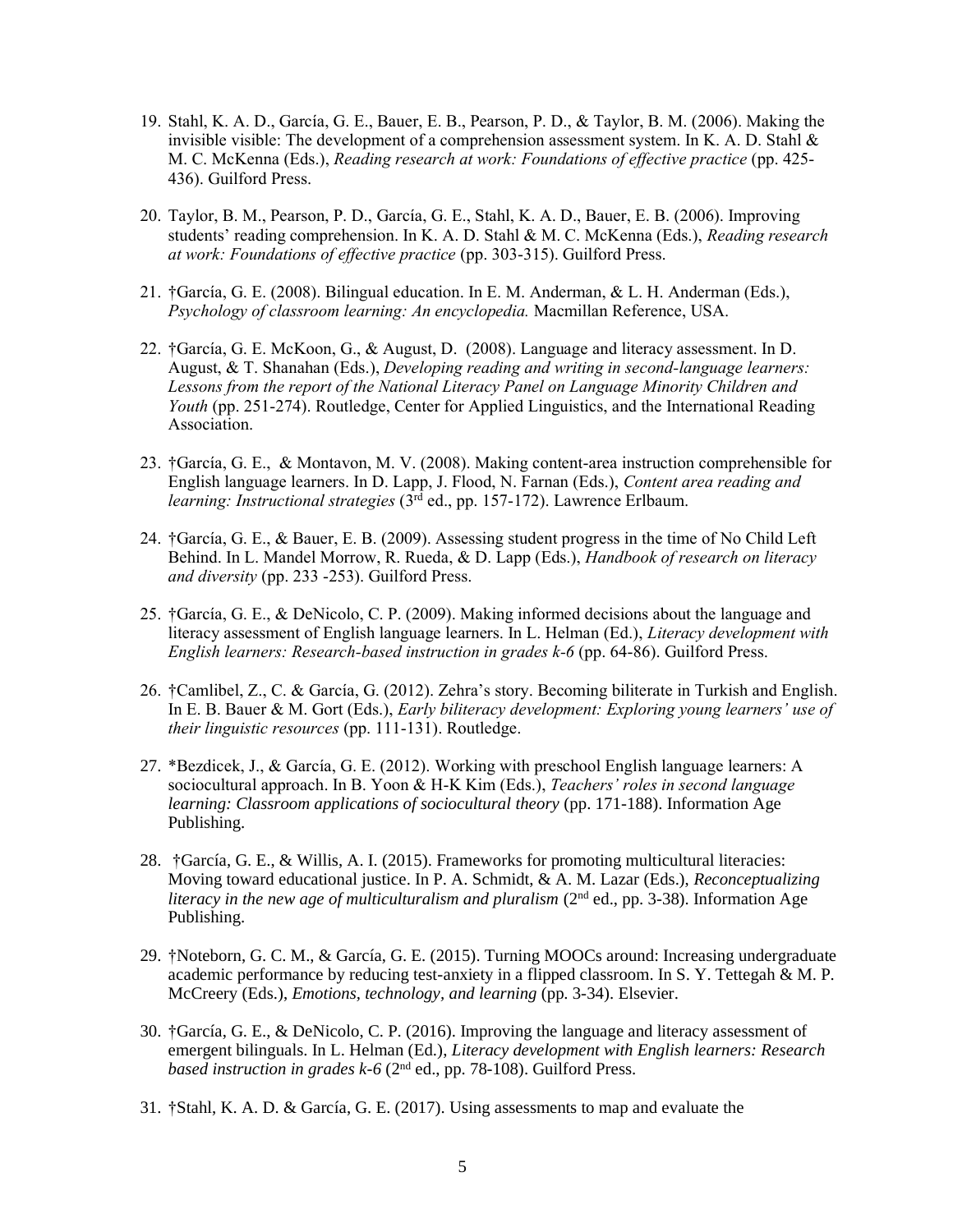comprehension development of young children. In S. Israel (Ed.), *Handbook of research on reading comprehension* (2nd ed., pp. 2441-270). Guilford Press.

- 32. †García, G. E., & DeNicolo, C. P. (2019). Employing the gradual release of responsibility framework to improve the literacy instruction of emergent bilingual students in the elementary grades. In M. B., McVee, E. Ortlieb, J. Reichenberg, & P. D. Pearson (Eds.), *The gradual release of responsibility in literacy research and practice* (pp. 137-152*).* Emerald Publishing.
- 33. †Lopez, A. A., & García, G. E. (2020). Teachers' perspectives on the use of summative English language proficiency assessments for instructional purposes. In M. K. Wolf (Ed.), *Assessing English language proficiency in U.S. K-12 schools* (Chapter 12, pp. 226-244). Routledge.

(Additional book chapter submitted and under review)

# **Articles in Journals**

- 1. †García, G. E. (1985). The education of linguistic minorities in Mexico, 1960-1980. *Journal of Abstracts in International Education*, *13*(2), 33-42.
- 2. \*García, G. E. (1991). Factors influencing the English reading test performance of Spanish-speaking Hispanic children. *Reading Research Quarterly*, *26*(4), 371-392.
- 3. \*García, G. E. (1992). Ethnography and classroom communication: Taking an "emic" perspective. *Topics in Language Disorders*, *12*(3), 54-66.
- 4. \*García, G. E., Montes, J., Janisch, C., Bouchereau, E., & Consalvi, J. (1993). Literacy needs of limited-English proficient students: What information is available to mainstream teachers? In D. J. Leu & C. K. Kinzer (Eds.), *Examining central issues in literacy research, theory, and practic. Forty-second Yearbook of the National Reading Conference* (pp. 171-177). National Reading Conference.
- 5. \*García, G. E., & Nagy, W. (1993). Latino students' concept of cognates. In D. J. Leu & C. K. Kinzer (Eds.), *Examining central issues in literacy research, theory, and practice. Forty-second Yearbook of the National Reading Conference* (pp. 367-373). National Reading Conference.
- 6. \*Nagy, W. E., García, G. E., Durgunoglu, A., Hancin, B. (1993). Spanish-English bilingual children's use and recognition of cognates in English reading. *Journal of Reading Behavior*, *25*(3), 241-259.
- 7. \*†García, G. E. (1994). Equity challenges in authentically assessing students from diverse backgrounds. *The Educational Forum*, *59*(1), 64-73.
- 8. †García, G. E. (1994). Supporting second language literacy: Enhancing the English literacy development of students who are learning English-as-a-second language. *Illinois Reading Council Journal*, *22*(1), Special Supplement, 4 pp.
- 9. \*†García, G. E., & Pearson, P. D. (1994). Assessment and diversity. *Review of Research in Education*, *20*, 337-391.
- 10. \*Rucinski, C. A., & García, G. E. (1994). Teachers' concerns about curriculum changes: Adapting to the "reading workshop." In C. Kinzer & D. J. Leu (Eds.), *Multidimensional aspects of literacy research, theory, and practice. Forty-third Yearbook of the National Reading Conference* (pp. 537-542). National Reading Conference.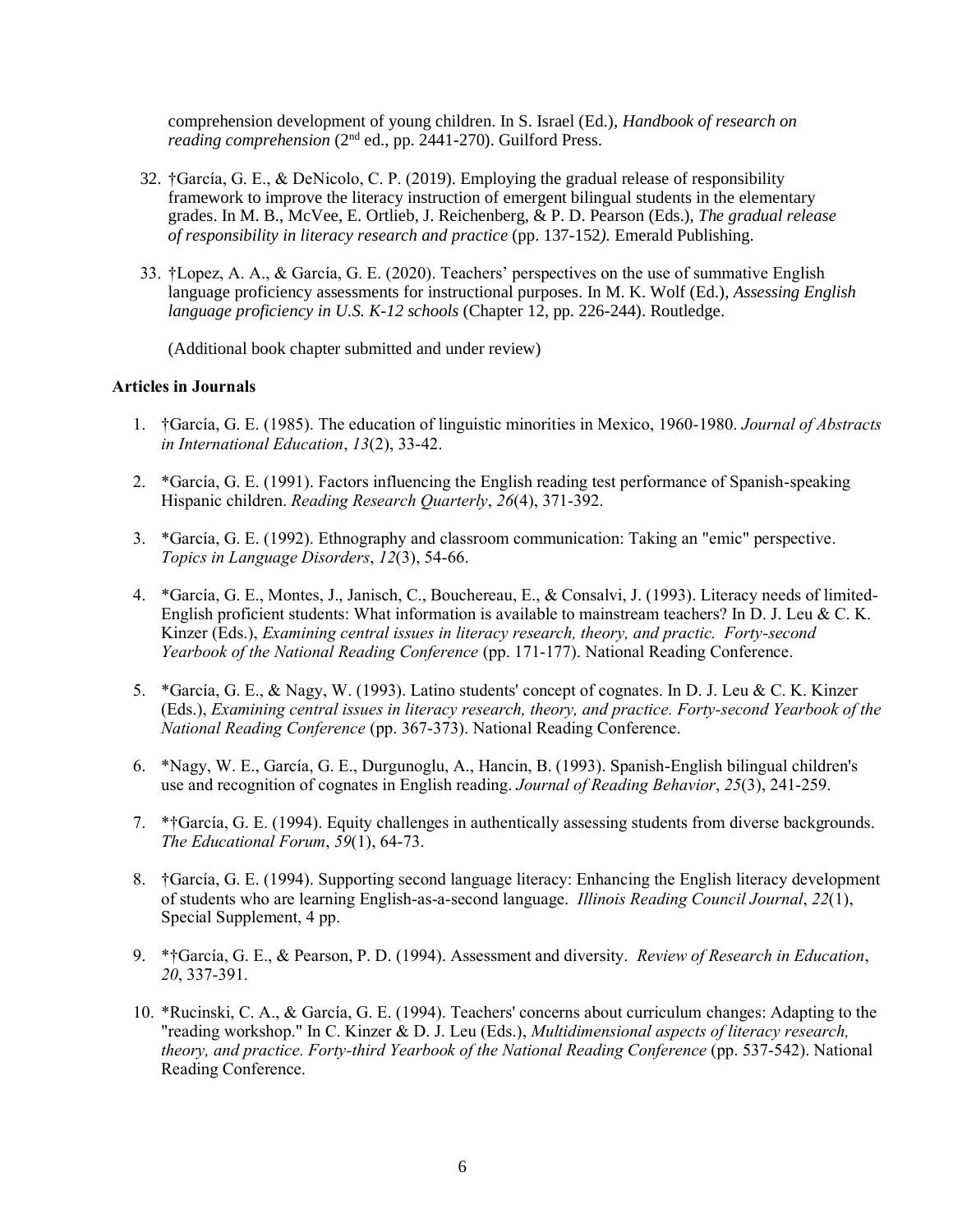- 11. \*Jiménez, R. T., García, G. E., & Pearson, P. D. (1995). Three children, two languages, and strategic reading: Case studies in bilingual/monolingual reading. *American Educational Research Journal, 32,* 31- 61.
- 12. \*Jiménez, R. T., García, G. E., & Pearson, P. D. (1996). The reading strategies of bilingual Latina/o students who are successful English readers: Opportunities and obstacles. *Reading Research Quarterly*, *31*(1), 90-112.
- 13. \*Bauer, E. B., & García, G. E. (1997). Blurring the lines between reading assessment and instruction: A case study of a low-income student in the lowest reading group*.* In C. K. Kinzer, K. A. Hinchman, & D. J. Leu (Eds.), *Inquiries in literacy theory and practice. Forty-sixth National Reading Conference Yearbook*. (pp. 166-176). National Reading Conference.
- 14. †García, G. E., Willis, A. I., & Harris, V. J. (1998). Introduction: Appropriating and creating space for difference in multicultural literacy research. *Journal of Literacy Research, 30(*2), 181-187.
- 15. \*García, G. E. (1998). Mexican-American bilingual students' metacognitive reading strategies: What's transferred, unique, problematic? *National Reading Conference Yearbook, 47*, pp. 253-263.
- 16. \*Tsai, M. L., & García, G. E. (2000). Who's the boss: How communicative competence is defined in a multilingual, preschool classroom. *Anthropology and Education Quarterly, 31*(2), 230-252.
- 17. †García, G. E. (2000). How will bilingual/ESL programs in literacy change in the next millennium? *Reading Research Quarterly, 35*(4), 521-522.
- 18. **\***García, G. E. (2001). A theoretical discussion of young bilingual children's reading (Preschool Grade 3). *National Reading Conference Yearbook*, *50*, 228-237.
- 19. \*Bauer, E. B., & García, G. E. (2002). Lessons from a classroom teacher's use of alternative literacy assessment. *Research in the Teaching of English*, 36(4), 462-494.
- 20. \*García,, G. E., & Lopez-Velasquez, A. (2003). The literacy instruction of English language learners across multiple settings. In C. M. Fairbanks, J. Worthy, B. Malock, J. V. Hoffmann & D. L. Shallert (Eds.). *52nd Yearbook of the National Reading Conference*, (pp. 194-205). National Reading Conference.
- 21. †Kozoll, R. H., Osborne, M. D., & García, G. E. (2003). Migrant worker children: Conceptions of homelessness and implications for education. *Qualitative Studies in Education* 16 (4), pp. 559-574.
- 22. \*McCarthey, S. J., García, G. E., Lin, S., Lopez-Velasquez, A., & Gu, Y. (2004). Understanding writing contexts for English Language Learners. *Research in the Teaching of English*, *38*, 351-394.
- 23. \*McCarthey, S. J., & García, G. E. (2005). English language learners' writing practices and attitudes. *Written Communication, 22*(1), 36-75.
- 24. \*García,, G. E., Bray, T. M., Mora, R. A., Primeaux, J., Ricklefs, M. A., Engel, L. C., & Garley-Erb, K. (2006) Working with teachers to change the literacy instruction of Latino students in urban schools. *National Reading Conference Yearbook, 55,* 155-170.
- 25. †\*García, G. E., Pearson, P. D., Taylor, B. M., Bauer, E. B., & Stahl, K. A. D. (2011). Socioconstructivist and political views on teachers' implementation of two types of reading comprehension approaches in low-income schools. *Theory into Practice, 50*(2), 149-156.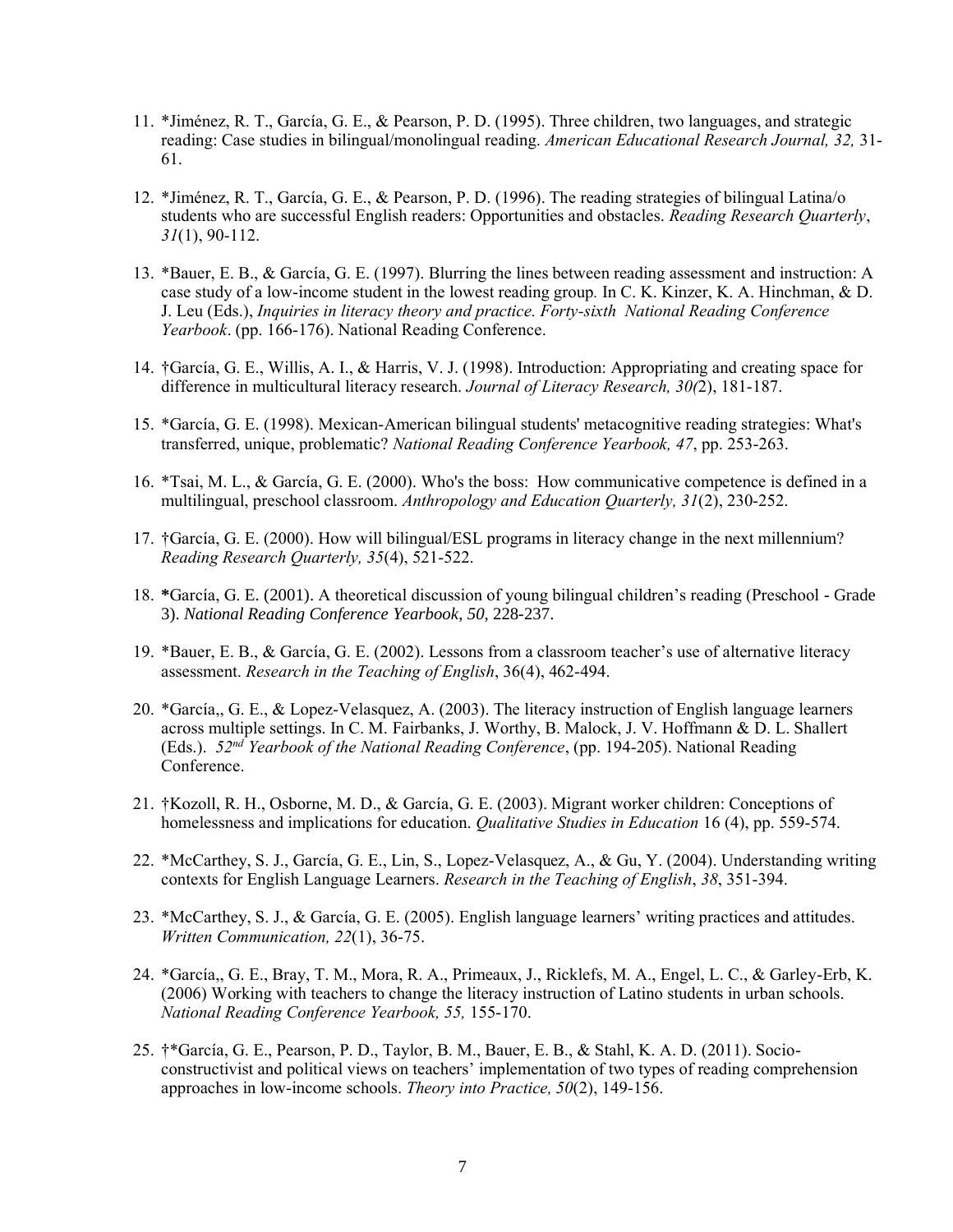- 26. \*DeNicolo, C. P., & García, G. E. (2014). Examining policies and practices: Two districts' responses to federal reforms and their use of language arts assessments with emerging bilinguals (K-3). *63rd Yearbook of the Literacy Research Association*, 229-242.
- 27. \*Jiang, B. Y-L., García, G. E., & Willis, A. I. (2014). Code-mixing as a bilingual instructional strategy. *Bilingual Research Journal*, *37*(3), 311-326.
- 28. \*García, G. E, & Godina, H. (2017). A window into bilingual reading: The bilingual reading practices of fourth-grade, Mexican-American children who are emergent bilinguals. *Journal of Literacy Research, 49*(2), 273-301.
- 29. \*López-Velásquez, A. M., & García, G. E. (2017). The bilingual reading practices and performance of two Hispanic first-graders. *Bilingual Research Journal, 40*(3), 246-261.
- 30. \*García, G.E., & Lang, M. G. (2018). The link between standards and dual language teachers' Spanish literacy instruction and use of formative assessments. *Bilingual Research Journal*, *41*(2), 167-186.
- 31. \*García, G.E., Sacco, L.J., & Guerrero-Aria, B.E. (2020). Cognate instruction and bilingual students' improved literacy performance. *The Reading Teacher, 73*(5), 617-625.
- 32. \*Lee, C., & García, G. E. (2020). Unpacking the oral translanguaging practices of Korean-American first graders. *Bilingual Research Journal,* <https://doi.org/10.1080/15235882.2019.1703844>
- 33. *\**García, G. E., Taylor, B. M., Pearson, P. D., Bray, T. M., Primeaux, J., & Mora, R. (2021). Improvements in teachers' reading comprehension instruction and bilingual students' reading test performance in high-poverty schools. *Elementary School Journal, 121*(3), pp. 357-384.

(Two additional manuscripts are under peer review).

#### **Monographs and Reports (incomplete list)**

- 1. García, G. E., Jiménez, R. T., & Pearson, P. D. (1989). *Annotated bibliography of research related to the reading of at-risk children* (Technical Report No. 482). Urbana: University of Illinois, Center for the Study of Reading. 81 pp.
- 2. García, G. E., Stephens, D. L., Koenke, K. R., Pearson, P. D., Harris, V. J., & Jiménez, R. T. (1989). *A study of classroom practices related to the reading of low-achieving students: Phase one* (Study 2.2.3.5). Urbana: University of Illinois, Reading Research and Education Center. 42 pp.
- 3. Durgunoglu, A. Y., & García, G. E. (1990). *Effects of implicit or explicit memory instructions on bilingual memory* (Study 2.2.3.7b). Urbana: University of Illinois, Reading Research and Education Center. 10 pp.
- 4. Durgunoglu, A. Y., & García, G. E. (1990). *Spacing effects in bilingual memory* (Study 2.2.3.7a). Urbana: University of Illinois, Reading Research and Education Center. 13 pp.
- 5. García, G. E., & Pearson, P. D. (1990). Modifying reading instruction to maximize its effectiveness for "disadvantaged" students. In *Better schooling for the children of poverty: Alternatives to conventional wisdom* (Vol. II: Commissioned papers and literature review). Washington, DC: Study of Academic Instruction for Disadvantaged Students, U. S. Department of Education. 20 pp.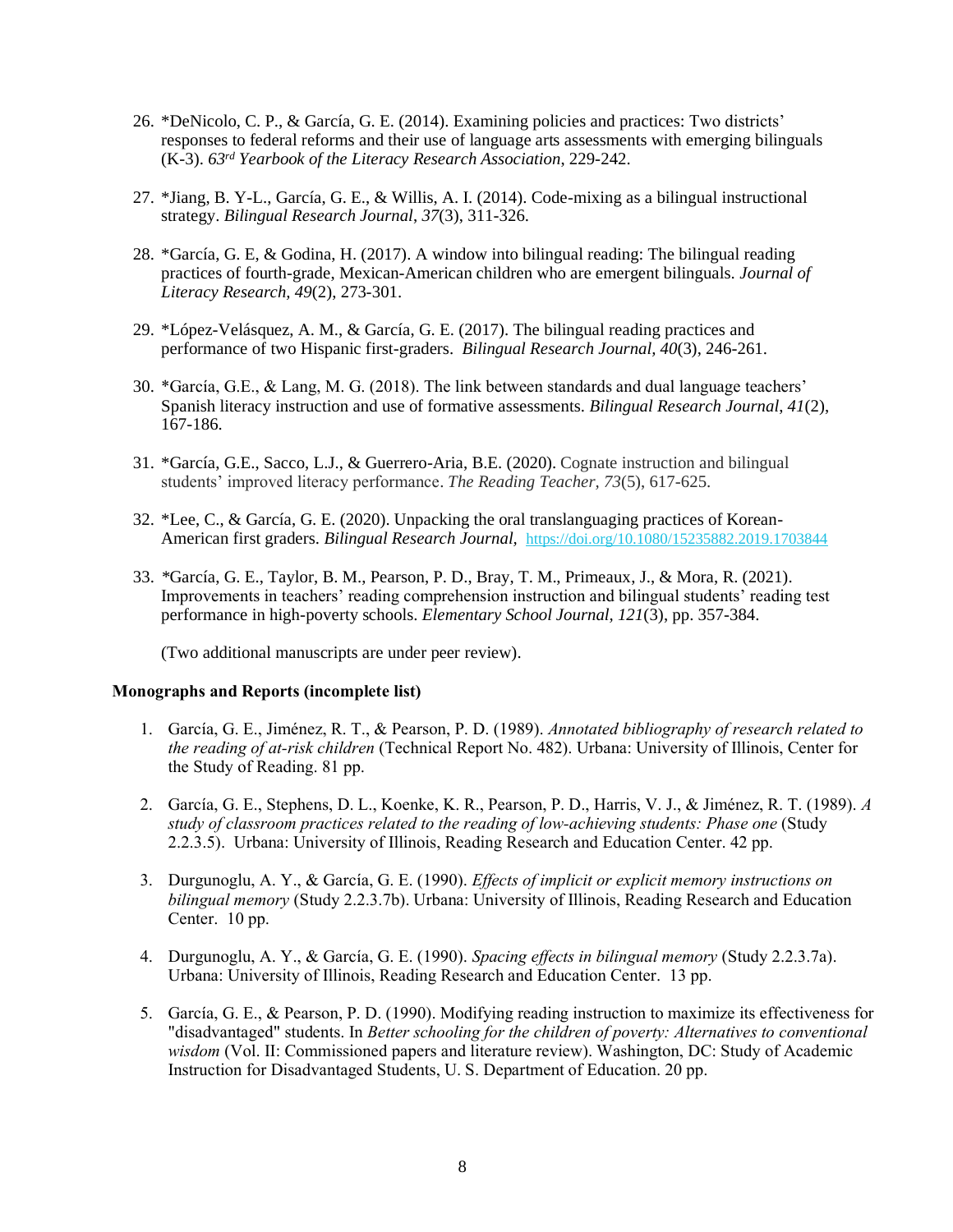- 6. García, G. E., Pearson, P. D., & Jiménez, R. T. (1990). *The at-risk dilemma: A synthesis of reading research* (Study 2.2.3.3b). Urbana: University of Illinois, Reading Research and Education Center. 85 pp.
- 7. García, G. E., Stephens, D. L., Copeland, K., Janisch, C., Koenke, K. R., Harris, V. J., Pearson, P. D., Meyer-Reimer, K. (1991). *Focus on middle school reading: A university/public school initiative: Phase two* (Study 2.2.3.5). Urbana: University of Illinois, Reading Research and Education Center. 32 pp.
- 8. Commeyras, M., Pearson, P. D., Ellis, R., García, G. E., & Anderson, R. C. (1992). *Dialogical-thinking reading lessons: Promoting critical thinking in reading instruction* (Technical Report No. 553). Urbana: University of Illinois, Center for the Study of Reading. 50 pp.
- 9. García, G. E., Montes, J., Bouchereau, E., Janisch, C., & Consalvi, J. (1992). *Meeting the literacy needs of second-language students: A content analysis of teacher reading journals and basal-reading series manuals* (Study 2.2.1.5d). Urbana:University of Illinois, Reading Research and Education Center. 28 pp.
- 10. †García, G. E., (1994, Spring). One person's opinion: Written testimony for the hearing on the use of the Illinois Goals Assessment Program with bilingual students. *Illinois Association for Multilingual and Multicultural Education (IAMME) Bulletin*, *28*, pp. 5, 16.
- 11. García, G. E., Pearson, P. D., & Jiménez, R. T. (1994). *The at-risk situation: A synthesis of reading research (Special Report)*. Champaign, IL: Center for the Study of Reading, University of Illinois. 82 pp.
- 12. Stallman-Kilian, A., Nagy, W. E., Pearson, P. D., Anderson, R. C., & García, G. E. (1995). *Learning vocabulary from context: Effects of focusing attention on individual words during reading*. (Technical Report No. 619). Urbana: University of Illinois, Center for the Study of Reading. 26 pp.
- 13. Stallman, A. C., Pearson, P. D., Nagy, W. E., Anderson, R. C., & García, G. E. (1995). *Alternative approaches* to *vocabulary assessment* (Technical Report No. 607). Urbana: University of Illinois, Center for the Study of Reading. 17 pp.
- 14. García, G. E. (1997). *Cultural definitions and issues*. Urbana: University of Illinois, Culturally and Linguistically Appropriate Services, Early Childhood Research Institute. 20 pp.
- 15. †García, G. E. (1999). Bilingual children's reading: An overview of recent research. *ERIC/CLL News bulletin, 23*(1), 1-5.
- 16. †García, G. E. (1999). *Current research on bilingual children's reading development and instruction.* Paper commissioned by Council of Chief State School Officers, WDC. 18 pp.
- 17. †García, G. E. (1999). *Research on bilingual children's reading*. Paper commissioned by the National Educational Research Policy and Priorities Board, Office of Educational Research and Instruction, and Office of Bilingual Education and Minority Language Affairs, Department of Education, WDC, 17 pp. .
- 18. García, G. E. (2014). *Deliverable 1: English language tasks, practices, and skills expected of bilingual (Spanish-English) English learners in grades K-2*. Princeton, NJ: Educational Testing Service. 24 pp.
- 19. García, G. E., & Lang, M. (2014). *Deliverable 2: Teacher generated list of formative tasks or activities for the English language proficiency evaluation of English learners*. Princeton, NJ: Educational Testing Service. 30 pp.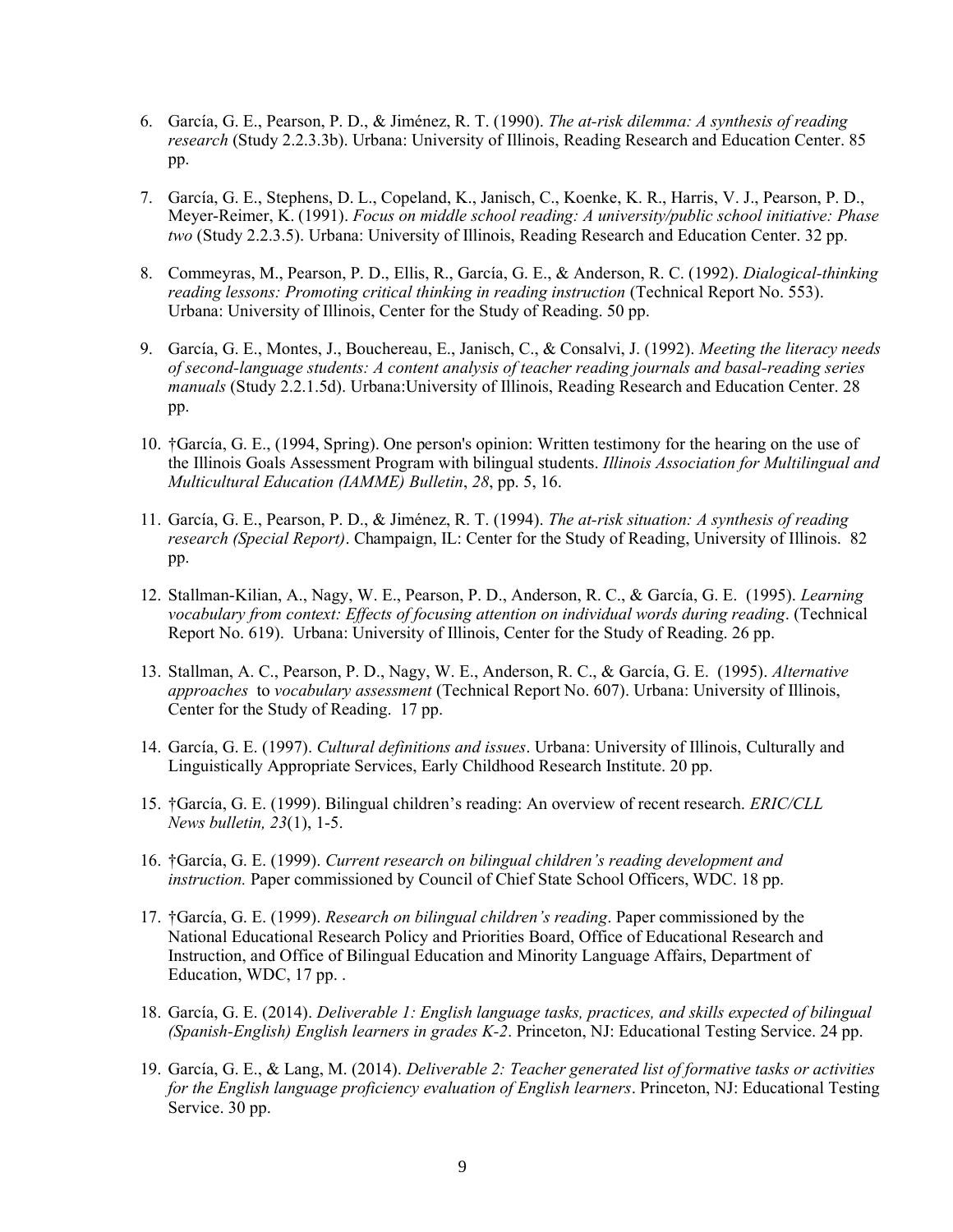20. García, G. E., & Lang, M. (2014). *Deliverable 3: Professional staff development and bilingual teachers' (K-2) use of formative assessments in language arts with English learners.* Princeton, NJ: Educational Testing Service. 41 pp.

#### **Other Publications**

Jiménez, R. T., & García, G. E. (1994, November 30). California's Proposition 187 creates scapegoats, not solutions. The Daily Illini, p. 11.

†García, G. E., & Pearson, P. D. (1997). Assessment and diversity. In G. Madaus, *Testing and equity website*, http://wwwcsteep.bc.edu/ctest, Boston: Boston College. Reprinted from García, G. E., & Pearson, P. D. (1994). *Review of Research in Education*, *20*, 337-391.

†García, G. E. (2000). Looking beyond national boundaries to examine bilingual and multilingual literacy development (review of Durgunoglu, A. Y., & Verhoeven, L. (1998) (Eds.) Literacy development in a multilingual context: Cross-cultural perspectives. Lawrence Erlbaum, 308 pp.) Contemporary Psychology: A Review of Books, 45(3), 323-327.

Neuman, S. Stahl,, S., Duke, N., Pearson, P. D., Paris, S., Taylor, B. M., Richardson, V., Birdyshaw, D., Carlisle, J. F., Burns, M. S., Rueda, R, García, G. E., & Hoffman, J. E. (2002). *Teaching every child to read: Frequently asked questions*. Ann Arbor, MI: University of Michigan/Michigan State, CIERRA.

†Rueda, G. E., & García, G. E. (2002). How do I teach reading to English Language Learners? In S. Neuman, S. Stahl, N. Duke, P. D. Pearson, S. Paris, B. M. Taylor, V. Richardson, D. Birdyshaw, J. F. Carlisle, M. S. Burns, R. Rueda, G. E. García, & J. V. Hoffman, *Teaching every child to read: Frequently asked questions*. (pp. 1-6) Ann Arbor, MI: University of Michigan/Michigan State, CIERRA.

#### **Review Panels (governmental agencies, foundations, and universities)**

Expert testimony, Study of Academic Instruction for Disadvantaged Students, SRI International Associates and Policy Studies Associates, U.S. Department of Education, Office of Planning, Budget, and Evaluation, 1989 -1990.

Member, Reading Assessment Advisory Committee, Illinois State Board of Education, (1990 - 1991)

- Member, Assessment Task Force, National Council on Education Standards and Testing (NCEST), WDC, contributor to the Assessment Task Force Report in NCEST (1992, January). *Raising standards for American education: A report to Congress, the Secretary of Education, the National Education Goals Panel, and the American People*, WDC.
- Member, Advisory Committee, California Learning Assessment System in Spanish, California Department of Education (1993 - 1994)
- Expert testimony, New Standards Project. National Center on Education and the Economy and University of Pittsburgh, Learning Research and Development Center, Summer 1993.

Reviewer for Spencer Foundation Research Proposal (\$200,000) (1995)

Expert testimony on the use of the National Voluntary Fourth-Grade Reading Test with Limited-English-Proficient Students, National Assessment Governing Board, Fall 1998

Member, Bilingual Education Advisory Panel, Illinois State Board of Education, (1998 - 2002)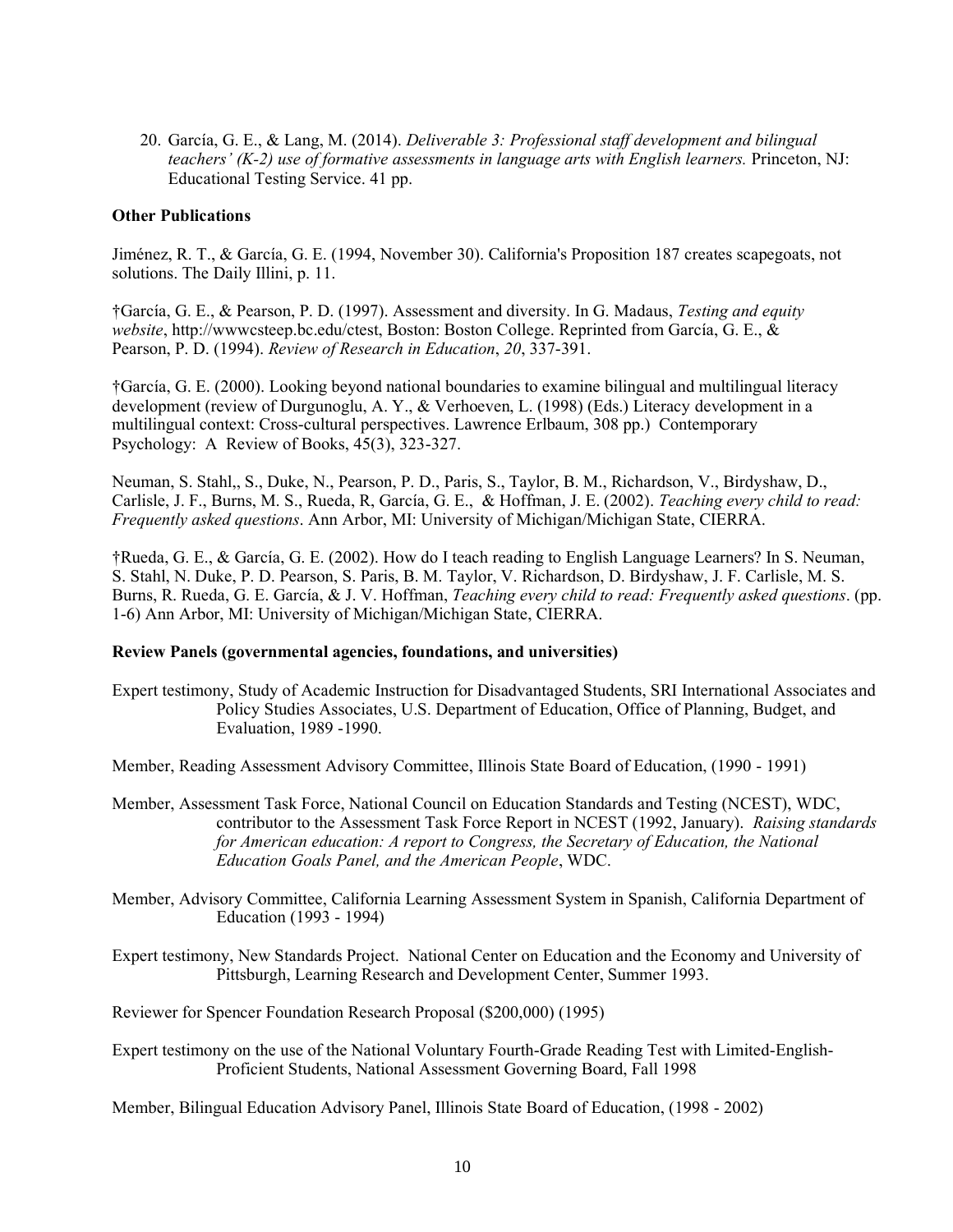Expert testimony on the type of research needed to improve bilingual children's reading, Senate Staff Committee on Education, July 16, 1999, Washington DC

Member, Illinois Reading Initiative Advisory Committee, Illinois State Board of Education (1999 - 2002)

- Special Emphasis Panel (RFA HD-99-012), Department of Health and Human Services, National Institutes of Health, National Institute of Child Health and Development, US Department of Education, Office of Educational Research and Improvement, to review research proposals for Development of English Literacy in Spanish-Speaking Children, Bethesda, MD, April 2000
- Panel on the Reading Excellence Act for English Language Learners, Office of Educational Research and Instruction, US Department of Education, and American Institutes for Research, Fall 2000
- RAND Reading Study Group on Skillful Reading, RAND Company and Office of Educational Research and Improvement, Arlington, VA, Summer 2000 - 2002
- Chair, Expert Panel on Title III, No Child Left Behind, Illinois State Board of Education, Fall 2002 Spring 2002
- National Literacy Panel on Language Minority Children and Youth, Center for Applied Linguistics, SRI International, and Institute of Education Sciences, Washington, DC, Spring 2002 - Spring 2006
- National Institute of Literacy, Washington, DC, Expert Panel on Literacy Publications for Spanish-speaking Parents of Children (K-2) January 2009
- Reading/Writing Grant Review Panel, Institute of Education Sciences, Washington, DC, Fall 2005 Spring 2006; Spring 2008; Spring 2009

Educational Testing Service, English Language Learner Senior Advisory Team, Fall 2011 – Spring 2015

English Language Arts Panel for the NAEP-State Assessment Study, January-February 2018.

#### **Grants**

- Office of Educational Research and Instruction, U. S. Department of Education. Contributor to the Continuation Proposal for the Reading Research and Education Center at the University of Illinois (received \$200,000, 2/89 - 5/92). Principal investigator for the following studies: 2.2.1.5(d) Basal reading programs and limited-English-proficient children. 2.2.3.1(c) The English reading test performance of limited-English-proficient children. 2.2.3.1(e) Reading strategies of limited-English-proficient children. 2.2.3.3(a) Annotated bibliography of reading research related to at-risk students. 2.2.3.3(b) Synthesis of research related to the reading of at-risk children.
	- 2.2.3.5 Ethnographic study of classroom practices related to the reading of at-risk students.
- Mellon Foundation. Contributor to the At-Risk Proposal, Center for the Study of Reading, University of Illinois. Co-investigator (with Aydin Durgunoglu and William Nagy) for studies related to the cross language transfer of metalinguistic awareness and strategies in bilingual children's reading (received \$235,513 from 8/89 - 8/92). One year extension for 92-93.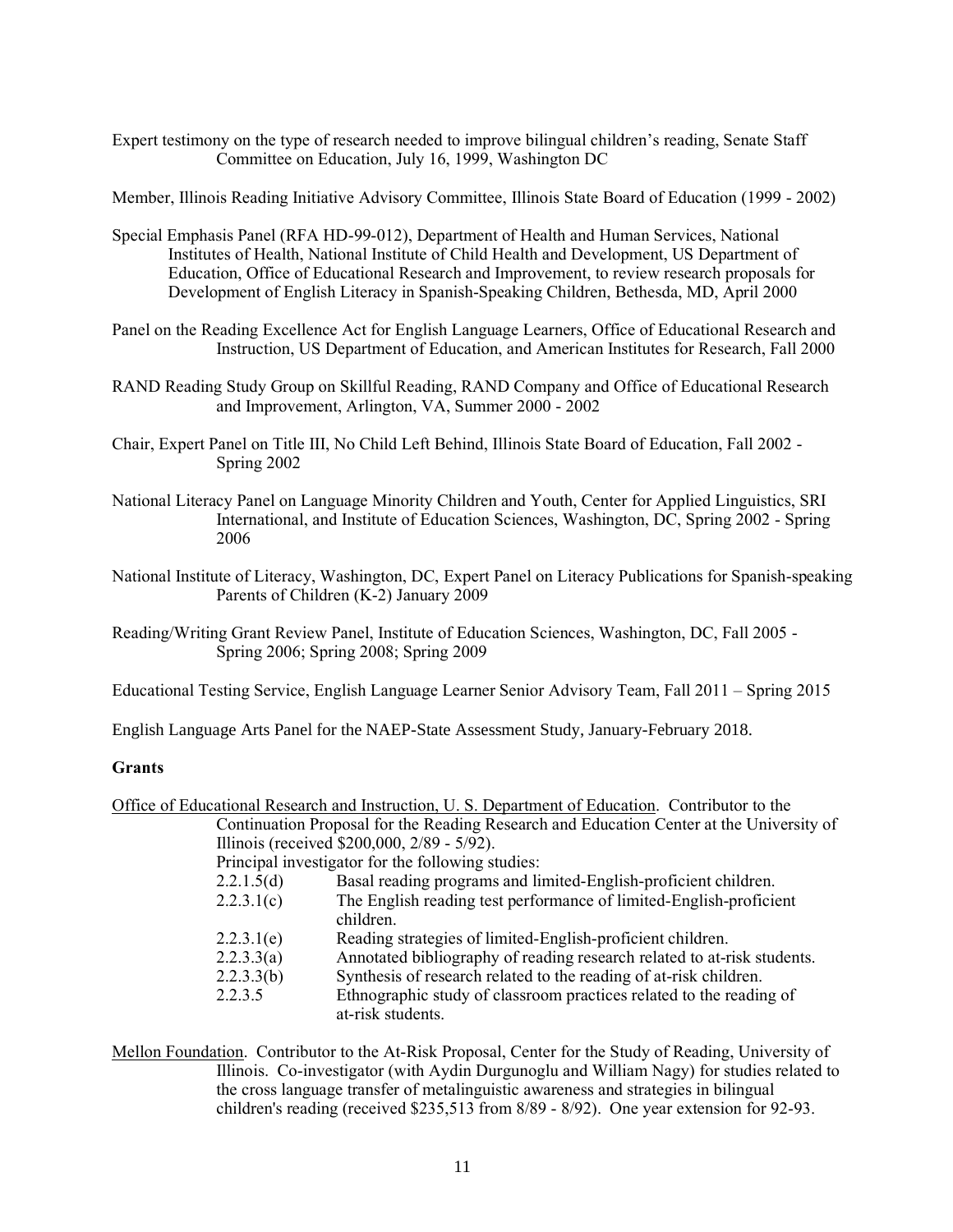- Research Board. University of Illinois at Urbana-Champaign. Principal investigator: *Improving the English reading of Spanish-English bilingual elementary students: Understanding the potential of cognate recognition* (\$8,895 from 1/95 - 8/95).
- Summer Research Grant. Bureau of Educational Research, College of Education, University of Illinois at Urbana-Champaign. Principal investigator. *The development of an instructional program to improve the English reading of Spanish-English bilingual students* (\$5,000 for one month during Summer 1996).
- Office of Educational Research and Instruction, U. S. Department of Education. Co-principal investigator (with Bonnie Armbruster). *Teachers for the 21st Century: Recruiting, mentoring, and placing culturally diverse teachers* (\$261,000 from 8/96 - 8/99).
- Office of Educational Research and Instruction, U. S. Department of Education. Co-principal investigator (with Robert T. Jiménez). *Developing Bilingual Education Leaders in Teacher Education/Research for the Twenty-first Century* (\$500,000 from 8/98 - 8/01; continuation grant, \$167,000 from 8/01-8/02).
- Research Board. University of Illinois at Urbana-Champaign. Co-principal investigator (Principal investigator: Sarah McCarthey). *English Language Learners' Identity Constructions as Writers* (\$24,999 from 1/02-12/02), (additional \$15,000 from 1/2003 – 12/2003).
- Institute of Education Sciences, U.S. Department of Education. Principal investigator (6/04 9/07). *Instruction of Reading Comprehension: Cognitive Strategies or Responsive Engagement?* (\$1.475 million). Co-Principal investigator, 10/03 – 5/04 (Principal investigator, Steven Stahl).
- Office of English Language Acquisition, U.S. Department of Education. Project director (7/07 8/13*). A comprehensive approach to improve the preparation of university faculty, pre-service and inservice teachers to effectively teach limited English proficient students.* (\$1.276 million).
- Educational Testing Service. Principal investigator (9/13 2/14). *The identification and use of formative assessments to evaluate the English language proficiency and biliteracy (Spanish and English) performance of English language learners (K-2)*. (\$47,500).

# **Editorial Service**

Editorial Advisory Board for *Reading Research Quarterly* (1994 – 2017; 2018 - present).

Editorial Advisory Board for *Journal of Literacy Research* (1996 - 2003; 2015 - present).

Associate Editor, *American Educational Research Journal*, Section on Teaching, Learning, and Human Development, (2010 - 2013).

Guest editor (with Arlette Ingram Willis and Violet J. Harris) for themed issue on multicultural literacy research and practices in *Journal of Literacy Research,* (1998), volume 30(2).

Editorial Advisory Board for *The Reading Teacher* (1992 - 1997).

Editorial Advisory Board for *The Journal of Reading Behavior* (1994 - 1995).

Editorial Advisory Board for the *National Reading Conference Yearbook* (1994) (2004).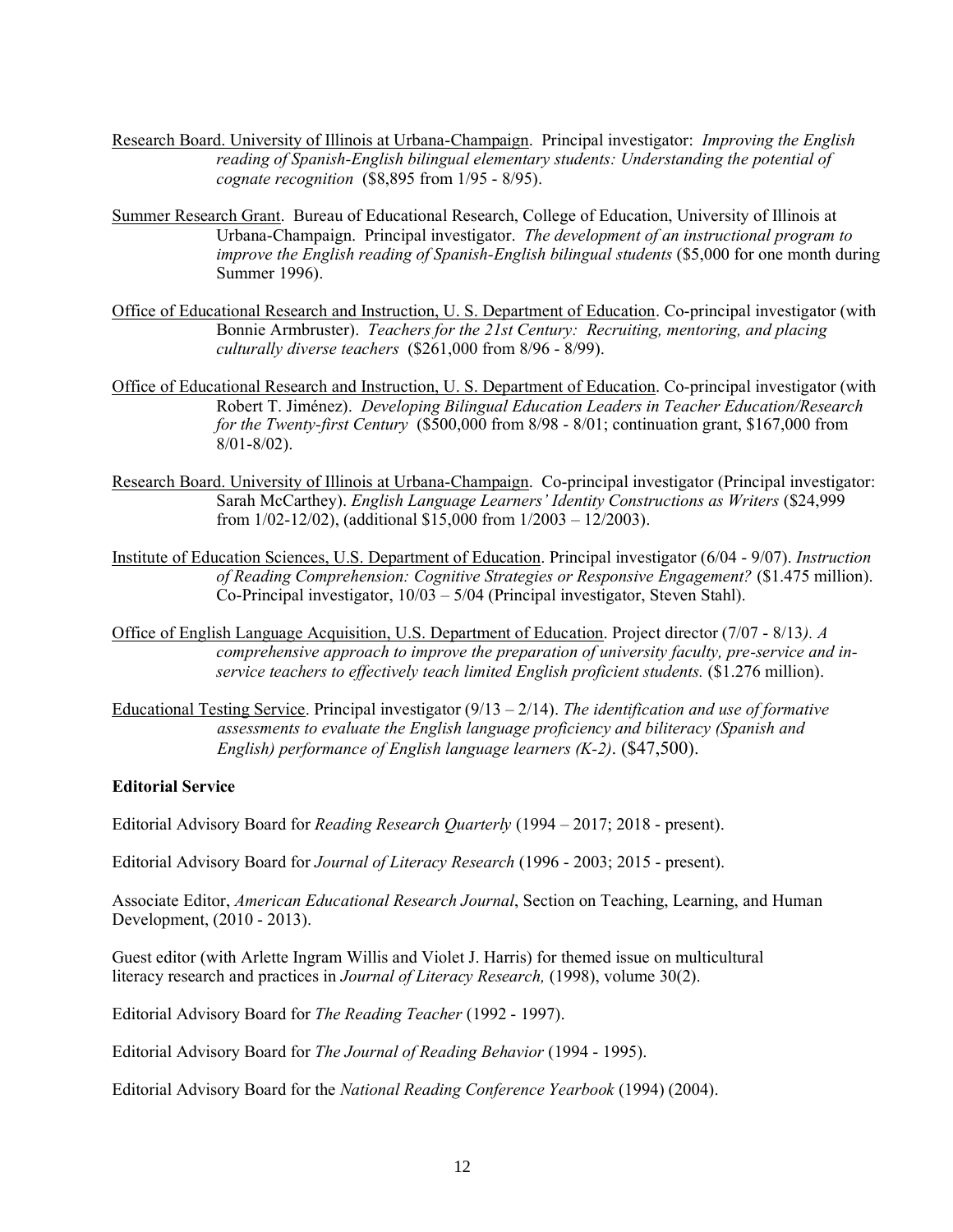Reviewer for *American Journal of Education* Reviewer for *Anthropology & Education Quarterly* Reviewer for *Bilingual Education Research Journal* Reviewer for *Elementary School Journal* Reviewer for *Journal of Curriculum Research* Reviewer for *Journal of Early Childhood* Reviewer for *Journal of Early Childhood Literacy* Reviewer for *Journal of Literacy Research* Reviewer for *Journal of Reading* Reviewer for *QSE: International Journal of Qualitative Studies in Education* Reviewer for *Research in the Teaching of English* Reviewer for *Review of Educational Research* Reviewer for *Teaching and Teacher Education: The International Journal of Research and Studies* Reviewer for *TESOL Quarterly* Reviewer for *The American Educational Research Journal* Reviewer for *The Bilingual Research Journal* Reviewer for *The Reading Teacher* Reviewer for *Yearbook in Early Childhood Education*

#### **Supervision of Student Research**

(students' name (graduation date), my role, student's last known academic position)

- 1. Dr. Robert Jiménez (1992), Thesis Director, Professor Emeritus and Research Professor, Peabody College, Vanderbilt University
- 2. Dr. Ruth Becker (1994), Adviser and Thesis Director, Assistant Professor, University of Wisconsin at Whitewater
- 3. Dr. Eurydice Bouchereau Bauer (1996), Adviser and Thesis Director, John E. Swearingen Chair of Education and Professor, University of South Carolina
- 4. Dr. Ruey-Chuan Cheng (1996), Adviser, Associate Professor, Providence University, Taiwan
- 5. Dr. Carole Janisch (1997), Thesis Director, Retired Associate Professor, Texas Tech University
- 6. Dr. Hui-Tzu Min (1997), Adviser and Thesis Director, Professor, National Cheng Kung University
- 7. Dr. Heriberto Godina (1998), Adviser and Thesis Director, Associate Professor, Texas A & M University
- 8. Dr. Joan Primeaux (1999), Adviser and Thesis Director, Literacy Coach, Louisiana
- 9. Dr, Wen-Hsien Hsu (2001), Adviser and Thesis Director, Assistant Professor, National Taiwan University
- 10. Dr. Sharon Chubbuck (2001), Adviser, Associate Professor Emerita, Marquette University
- 11. Dr. Zeynep Camlibel Acar (2005), Adviser and Thesis Director, Instructor, Marmara University, Istanbul, Turkey
- 12. Dr. Lara Handsfield (2005), Adviser, Professor, Illinois State University
- 13. Dr. Soo Joung Choi (2007) Adviser and Thesis Director, Assistant Professor, Yonsei University, South Korea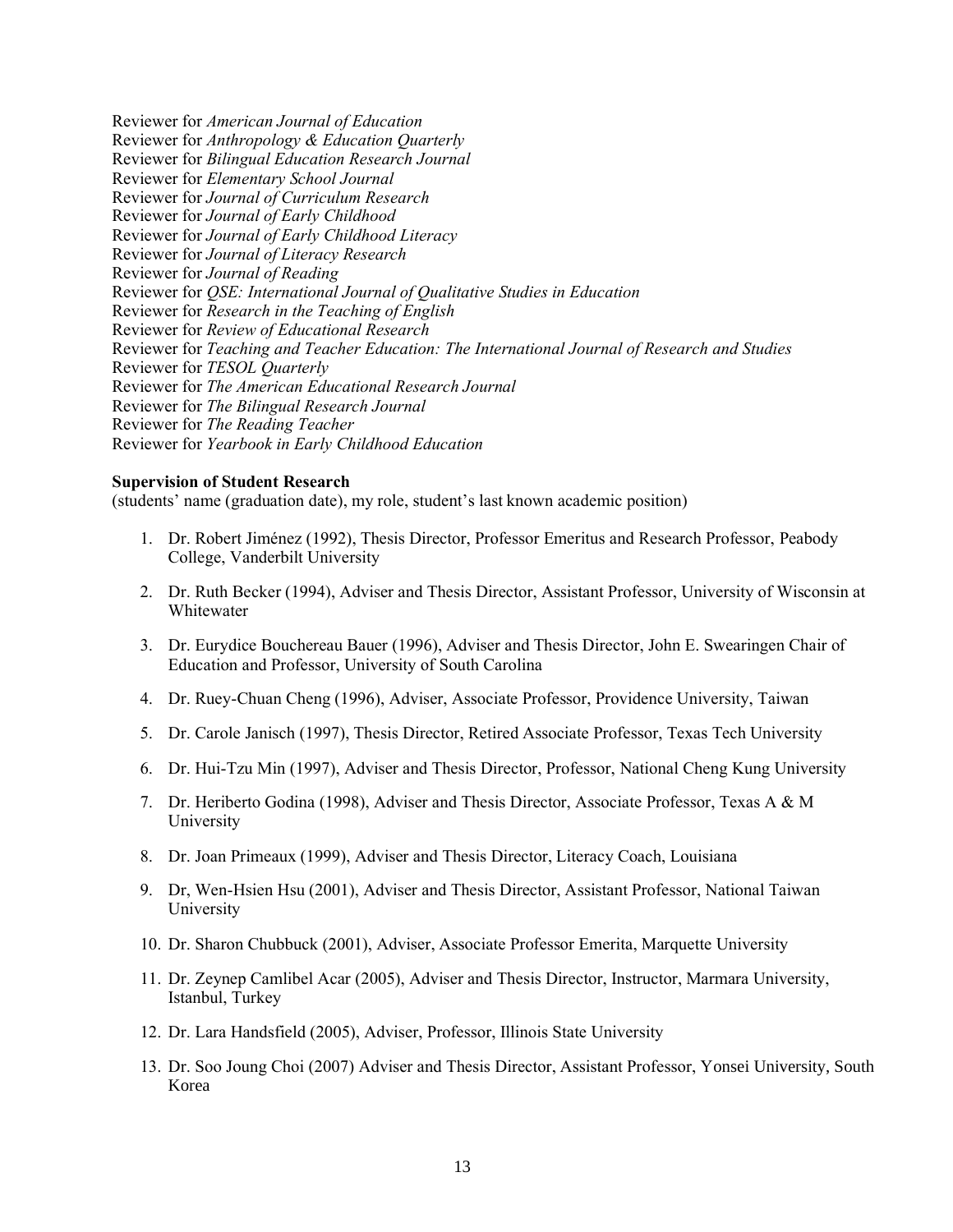- 14. Dr. Angela López Velásquez (2008) Adviser and Thesis Director, Associate Professor, Southern Connecticut State University
- 15. Dr. Joyce Bezdicek (2008), Adviser and Thesis Director, Associate Professor, Milliken University, Decatur, IL
- 16. Dr. W. Jason Stegemoller (2009), Adviser and Thesis Director, Associate Professor, National Louis University, Chicago, IL
- 17. Dr. Josephine Yambi (2010), Adviser and Thesis Director, Senior Lecturer, The Open University of Tanzania
- 18. Dr. Andy Halvorsen (2014), Adviser and Thesis Director, Senior Instructor, American English Institute, University of Oregon
- 19. Dr. Gabriela Romero (2015), Adviser, Fifth grade dual-language teacher, Urbana School District
- 20. Dr. Chaehyun Lee (2018), Adviser and Thesis Director, Assistant professor, Southeastern Oklahoma State University
- 21. Dr. María G. Lang (2019), Adviser and Thesis Director, Assistant Professor, Baylor University

Served on 97 additional doctoral dissertation committees

# **International Presentations**

García, G. E., & Tsai, M. L. (1996, September). *Who's the boss: How communicative competence is defined in a multilingual preschool classroom.* Selected paper presented at the International Sociolinguistics Symposium 11 in Cardiff, Wales.

Bauer, E. B., & García, G. E. (2007, August). *Enhancing students' comprehension: Multiple paths to deeper understanding of texts in grades 2-5*. Selected paper presented at 15th European Conference on Reading, Berlin, Germany.

# **Invited Presentations (partial list)**

\*Featured, Keynote, or Plenary Speaker

Serna, I. A., & García, G. E. (1988, February). *Descriptions of LEP children reading in English*. Invited paper presented at the Eleventh Annual Statewide Conference for Teachers of Limited English Proficient Children, Chicago.

García, G. E., & Pearson, P. D. (1988, December). *Modifying reading instruction to maximize its effectiveness for disadvantaged students*. Invited paper presented at the expert committee meeting on Study of Academic Instruction for the Disadvantaged, SRI International, Washington, DC.

García, G. E. (1989, March). *Annotated bibliography of research related to the reading of at-risk children*. Invited paper presented at Reading, Language and Literacy: Publishing for the Twenty-First Century, National Conference of the School Division of the Association of American Publishers, Chicago.

García, G. E. (1989, April). *Reading comprehension instruction for limited English-proficient children*. Invited paper presented at the Ninth Conference on Reading Research (CORR), New Orleans.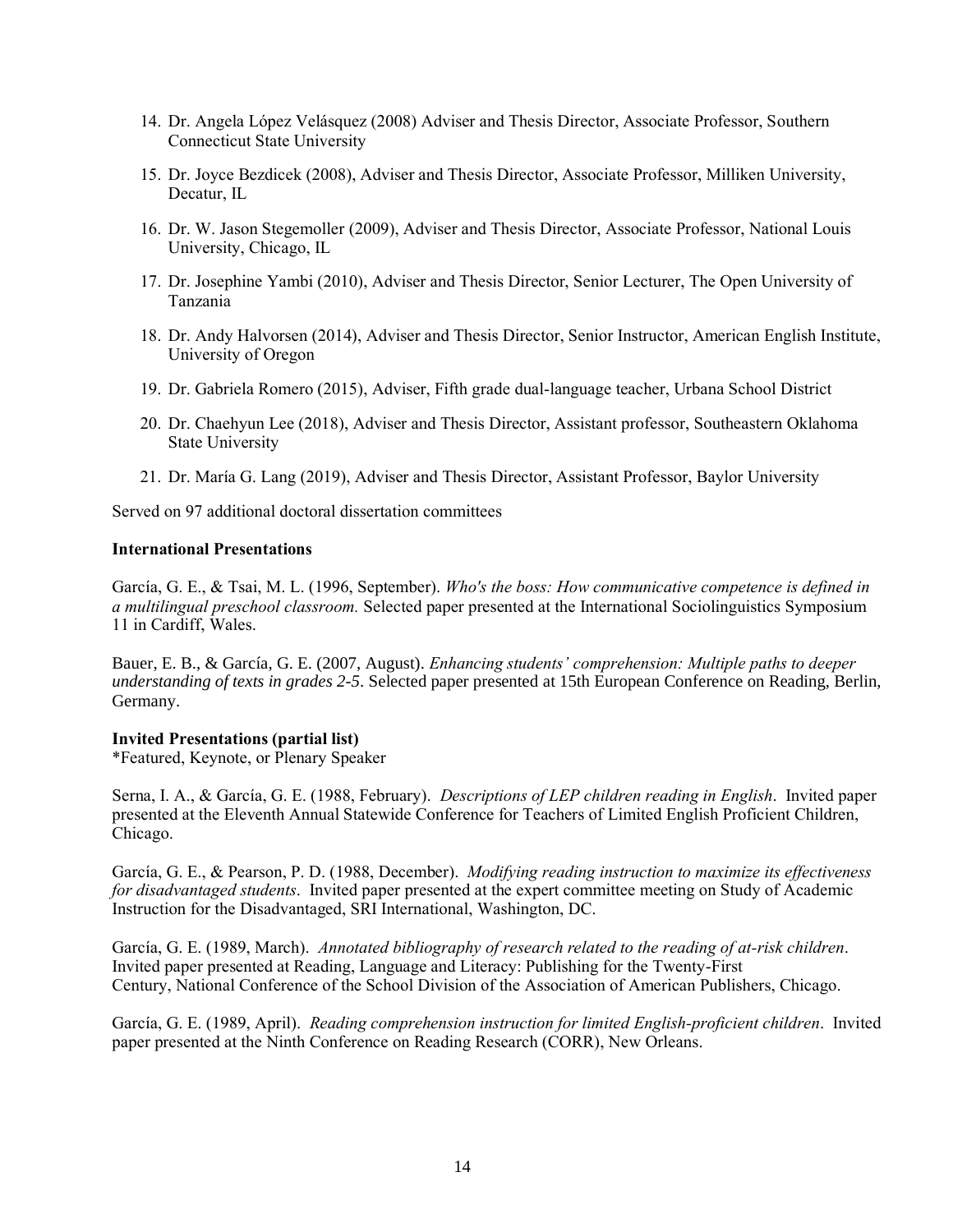Edwards, P. A., & García, G. E. (1989, November). *Developing models for improved home-school communication*. Invited paper presented at the 39th Annual Meeting of the National Reading Conference, Austin.

\*García, G. E. (1990, May). *Respondent to Lisa Delpit, A socio-cultural view of diversity and instruction*. **Plenary respondent** at the Tenth Conference for Reading Research (CORR), Atlanta.

García, G. E. (1990, November). *Literacy assessment and diversity*. Invited paper presented at the Literacy Colloquium, College of Education, University of Illinois at Chicago.

García, G. E. (1991, February). *Literacy assessment: Some concerns based on the English reading test performance of Spanish-English bilingual students*. Invited paper presented at the Division of English as an International Language Colloquium Series, University of Illinois, Champaign, IL.

\*García, G. E. (1991, November). *Some concerns regarding the reading instruction and assessment of secondlanguage children in the all-English medium classroom*. **Featured speaker** at the California Reading Association's 25th Annual Meeting in Sacramento, CA.

García, G. E. (1991, November). *The reading instruction of linguistically and culturally diverse students: Questions of instructional equity*. Invited paper presented at the Program for the Study of Cultural Values and Ethics Panel Series, University of Illinois, Champaign, IL.

\*García, G. E. (1992, May). *Reading education from a multicultural perspective*. **Plenary speaker** at the Twelfth Conference on Reading Research (CORR), Orlando.

García, G. E. (1992, May). *The literacy assessment of second-language students*. Invited paper presented at the Thirty-seventh Annual Convention of the International Reading Association, Orlando.

\*García, G. E. (1993, April). *Multiple languages, multiple literacies, and teacher education for reading professionals*. **Featured speaker** at the Thirty-eighth Annual Convention of the International Reading Association, San Antonio.

García, G. E. (1996, February). *Spanish-English bilingual children's use of cross-linguistic reading strategies*. Bureau of Educational Research Faculty Fellows Colloquium, College of Education, University of Illinois, Champaign, IL.

García, G. E. (1997, March). *Bilingual education and young Mexican-American children's reading*. Latina/o Studies Brown Bag Lecture Series, La Casa Cultural Latina, University of Illinois, Urbana, IL.

García, G. E. (1997, March). *Assessment reform and the literacy assessment of English language learners*. Invited paper presented at the American Association for Applied Linguistics Annual Meeting, Orlando, FL.

García, G. E., Chadsey, J., & Burbules, N. (1999, January 20). Panel Discussion, *Writing for Publication,*  Bureau of Educational Research, College of Education, UIUC.

\*García, G. E. (1999, April). *Bilingual children's reading: What does the research say?* **Keynote address**, Illinois Association for Multilingual Multicultural Education, Spring Event, Urbana, IL.

García, G. E. (1999, May*). First and second language literacy: From research to practice*. A literacy teleconference, "Voices from the Pacific Islands: Serving linguistically diverse learners. Pacific Resources for Education and Learning (PREL), Honolulu, HA.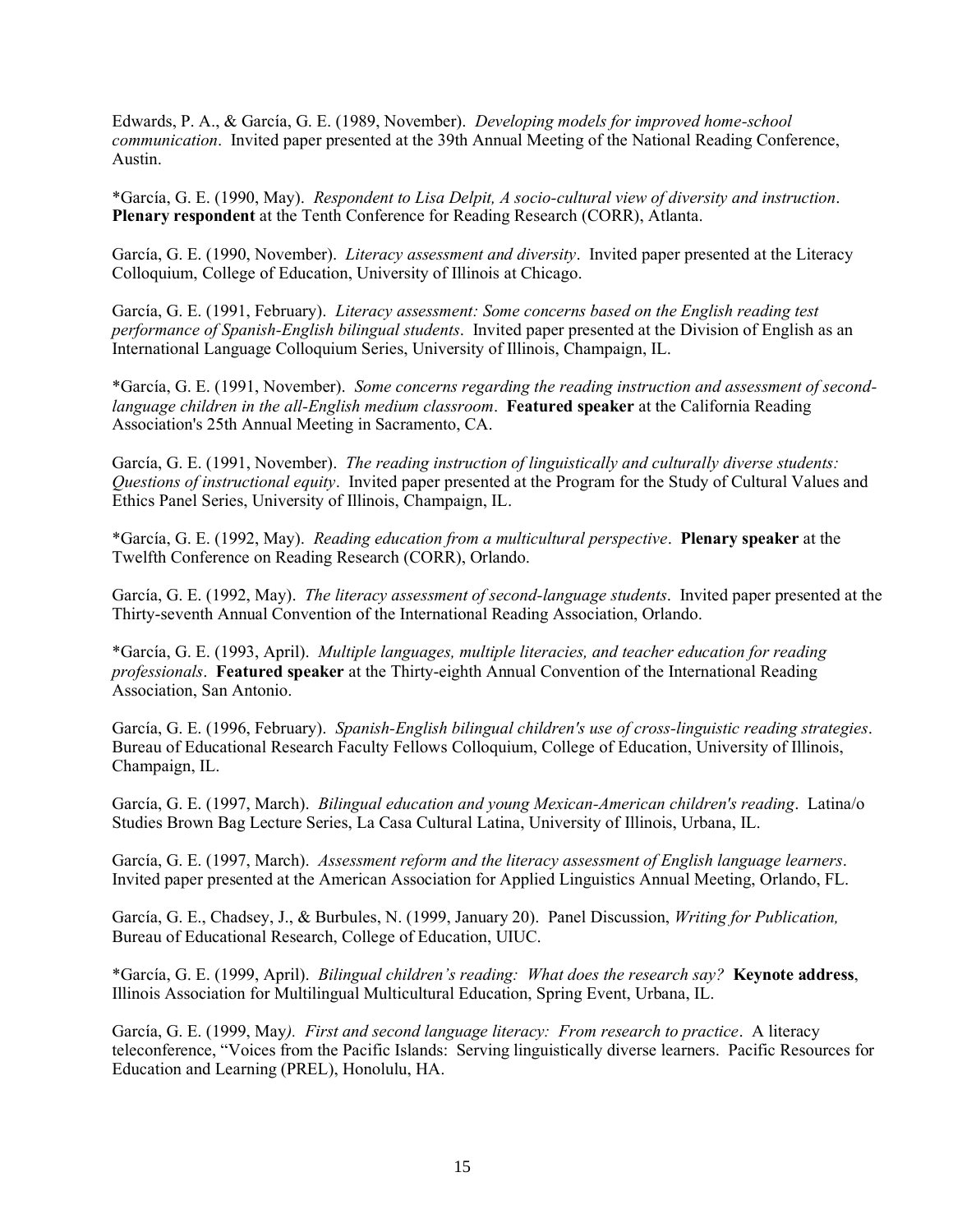García, G. E. (1999, July). *Research on bilingual children's reading*. Invited paper presented at "Improving the education of English language learners: Best practices from research," invited research conference jointly sponsored by the National Educational Research Policy and Priorities Board, Office of Educational Research and Instruction, and Office of Bilingual Education and Minority Language Affairs, Department of Education, WDC.

García, G. E. (1999, October). *Teaching reading to English Language Learners.* Invited paper presented at Council of Chief State School Officers Project to Improve Achievement in High Poverty Schools, The Role of States in Supporting the Improvement of Reading Instruction, Houston, TX.

García, G. E. (1999, December*) Teaching reading to English Language Learners: Research implications and findings*. Invited paper presented at Annual Statewide Conference for Teachers of Linguistically and Culturally Diverse Students, Oakbrook, IL.

García, G. E. (1999, December), *Handbook on reading research* (*vol. 3)* Roundtable: *Bilingual children's reading*. National Reading Conference, Orlando, FL.

\*García, G. E. (2001, February). *Bilingual classrooms and bilingual teachers***. Featured speaker**, Civil Rights Roundtable, Civil Rights Project, Harvard School of Law and School of Education, Cambridge, MA.

\*García, G. E. (2001, April). *A window into bilingual reading: Understanding the reading strategies of Spanish-English bilingual students*. **Keynote presentation**, Institute 20: Understanding cultural and linguistic diversity: Implications for literacy teaching and learning. Co-chairs, Fenice B. Boyd and Cynthia Brock, International Reading Convention's 46th Annual Convention, New Orleans, LA.

\*García, G. E. (2001, July). *Second-language reading research in the US.* **Featured speaker**, Invited Conference on Second-Language Reading. International Reading Association, WDC.

\*García, G. E. (2002, May). *Issues surrounding cross-linguistic transfer in bilingual students' reading: A study of Mexican-American fourth graders*. **Featured speaker**. Research Conference, International Reading Association, San Francisco, CA.

García,, G. E. (2003, April). *Dilemmas of literacy assessment for English language learners*. Basic research in reading and literacy, SIG Invited Symposium, Literacy instruction and language minority children: Theory, research, and practice. Annual Meeting of the American Educational Research Association, San Diego, CA.

García, G. E. (2004, May). *Literacy assessment issues related to English language learners*. Institute: Trends and issues in reading assessment, Annual Convention of International Reading Association, Reno, NV.

\*García, G. E. (2005, May). *Lessons Learned about the literacy instruction of English Language Learners from several research studies*. **Featured speaker**. Research Conference. International Reading Association, San Antonio, TX.

\*García, G. E. (2005, May). *Understanding the importance of multiple contexts and realities when working with English language learners*. **Keynote speaker**. Institute: Border crossings: How language and literacy develop along and across borders. International Reading Association, San Antonio, TX.

\*García, G. E. (2005, Dec.). *Understanding the variation in reading performance among English language learner*s. **Featured Speaker**. Invited presentation for Area on Linguistic and Cultural Diversity. National Reading Conference, Miami, FL.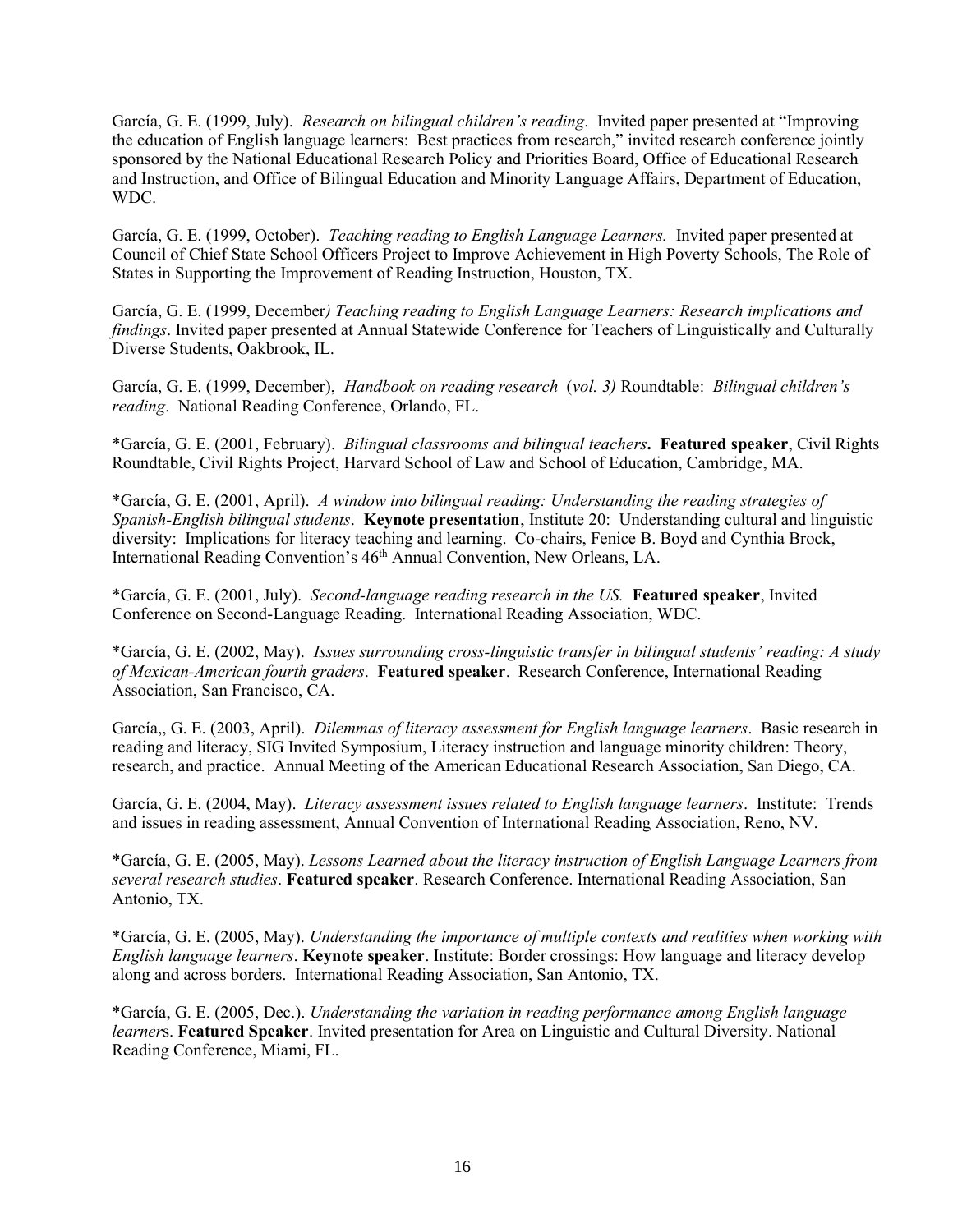García, G. E. (2006, April). *Effective comprehension instruction in grades 2-5*. Division C, Honors Invited Symposium, chair Barbara M. Taylor. Annual Meeting of the American Educational Research Association, San Francisco, CA.

García,, G. E. (2006, December). Past, current challenges, and progress to action for English language learners. In B. M. Taylor (Chair), Invited session: *Improving literacy instruction*. Paper presented at the National Reading Conference, Los Angeles.

Taylor, B. M., García, G. E., & Pearson, P. D. (2007, May). *Comprehension strategies, high-level talk about text, and vocabulary: Effective comprehension instruction in grades 2-5.* Invited paper presented at the Research Conference, International Reading Association, Toronto, Canada.

**\***García, G. E. (2010, April). *National literacy standards and assessments for Spanish speakers and English learners: Policy and instructional implications*. **Featured Research Presentation** at the annual convention of the International Reading Association, Chicago, IL.

García, G. E. (2012, April). *Common Core State Standards (k-5) and English Learners/bilingual research findings*. **Featured Research Presentation** for English Learners Panel, at the annual convention of International Reading Association, Chicago, IL.

\*García, G. E. (2012, November). *Tips regarding mixed methods*, invited panel presentation for graduate students' seminar at the annual meeting of the Literacy Research Conference (formerly National Reading Conference), San Diego, CA.

García, G. E. (2013, April). ¡Ojo! The Relevance of the Common Core State Standards for bilingual learners. In A. Lavigne (Chair), Invited panel paper, Division C Affirmative Action Council Session: *Common Core State Standards: Implications for equity and social justice*, San Francisco: AERA.

García, G. E. (2020, December). *Translanguaging evidence in bilingual students' reading and writing.* Inaugural Reading Hall of Fame Address, Literacy Research Association.

#### **National Presentations (partial list since 2000)**

Valdivia, R., & García, G. E. (2000, February*). Early childhood resources for linguistically diverse families and professionals*. Selected presentation at the annual meeting of the National Association for Bilingual Education, San Antonio, TX.

García, G. E. (2000, December*). A theoretical discussion of young bilingual children's reading (preschoolgrade 3)*. Selected paper presented at the National Reading Conference, Scottsdale, AZ.

García, G. E. (2002, May). *Second-language issues in considering text for teaching*. Paper presented as part of selected Symposium 45: Texts, Tasks, and Effective Teaching of Reading: Issues and Trends, Chair, Deanna Birdyshaw, International Reading Association, 47th Annual Convention, San Francisco, CA.

García,, G. E., & Lopez-Velasquez, A. (2003, December). *Understanding the writing development of two Spanish-speaking students*. Paper presented as part of selected symposium, Socio-cultural case studies of biliteracy development*,* National Reading Conference, Scottsdale, AZ.

McCarthey, S.J., García,, G.E., Lopez, A., Lin, S., & Guo, Y. (2003) *Understanding writing contexts for English Language Learners.* Annual Meeting of the American Educational Research Association, Chicago, IL.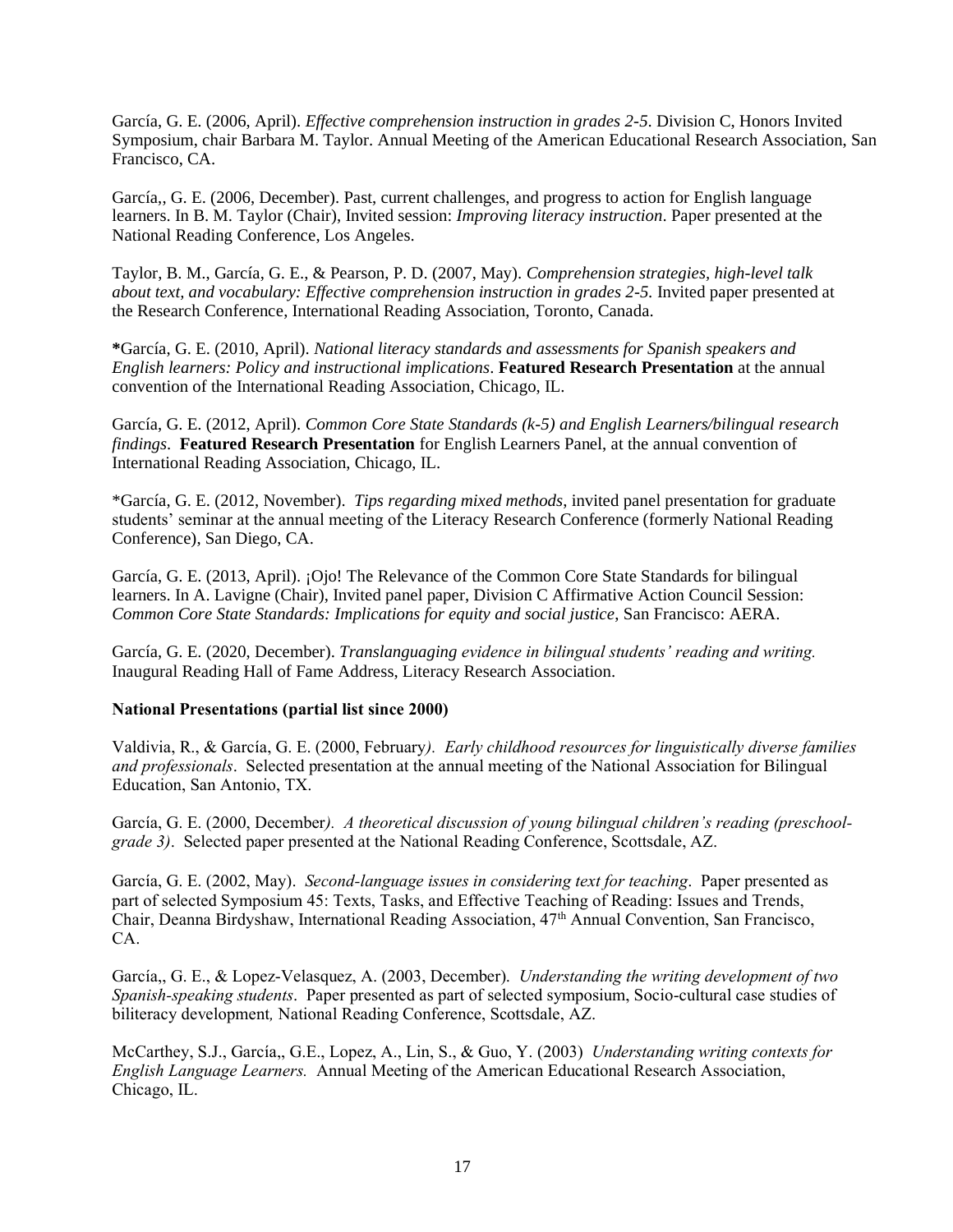McCarthey, S. J., García,, G. E., Guo, Y., & Lin, S. (April, 2004). *English language learners' view of English and Chinese writing*. Annual Meeting of the American Educational Research Association, San Diego, CA.

García, G. E, Pearson, P. D., Taylor, B. T., Bauer, E. B., Stahl, K., Stegemoller, J., Engel, L., Bray, T., Benson, V., Marx, M., Critchely, C., Lefcourt, Y., Cummins, S., Connor, J. (2004). In G. E. García (chair), selected alternative symposium: *Comprehension strategy instruction or cognitive engagement? Initial Reports*. National Reading Conference, San Antonio, TX.

García, G. E., *Purpose and theoretical description* (2005). In G. E. García (Chair), selected alternative symposium, *Cognitive strategy instruction vs. responsive engagement instruction: Year 2: Implementation of a quasi-experiment*. National Reading Conference, Miami, FL.

Bray, T. M., & García, G. E. (2005). Chicago implementation. In G. E. García (Chair), selected symposium: *Cognitive strategy instruction vs. responsive engagement instruction: Year 2: Implementation of a quasi-experiment*. National Reading Conference, Miami, FL.

García, G. E. (2006, June). *Cognitive strategy instruction vs. responsive engagement instruction: Findings from a quasi-experiment (year 2)*. Poster session presented at the annual meeting of the Institute of Educational Sciences, Washington, DC.

García, G. E. (2006, December). Theoretical and practical rationales and research design. In G. E. García, (Chair), selected symposium, *Synthesizing three elements of reading comprehension instruction*. National Reading Conference, Los Angeles.

García, G. E., Bray, T. M., Mora, R. A., Carr, S., Rinehart, N. (2008, April). *Examining the relationship between changes in teachers' reading comprehension instruction and the reading test performance of Spanish-speaking Hispanic students*. Selected paper presentation at annual conference of American Educational Research Association, NYC.

García, G. E. (2008, May). Translating vocabulary research into practice with English Language Learners. In K. A. D. Stahl (Chair), selected symposium, *Engaging learners in vocabulary learning: Practical, research-based approaches*, annual meeting of the International Reading Association, Atlanta, GA.

García, G. E., Bray, T. M., Mora, R. A., Stegemoller, W. J., Carr, S., Rinehart, N., Zhang, S. (2008, December). *An exploration of cross-linguistic transfer in Spanish-English bilingual students' reading performance.* Selected roundtable at the annual meeting of the National Reading Conference, Orlando, FL.

García, G. E., Romero, G., Stegemoller, J., DeNicolo, C. P., Bauer, E. B., & Letofsky, K. (2009, December). *Lessons learned from "reading the world" of pre-service teachers: Challenges and opportunities for preparing future teachers for a better and diverse world*. Selected roundtable at the annual meeting of the National Reading Conference, Albuquerque, NM.

García, G. E., Romero, G., Stegemoller, J., Bauer, E. B., DeNicolo, C. P., & Letofsky, K. (2010, May). *Opportunities and challenges involved in the preparation of pre-service teachers for linguistically and culturally diverse classrooms*. Selected roundtable at the annual meeting of the American Educational Research Association, Denver, CO.

Bauer, E. B., Romero, G., Halvorsen, A., Yap, J., Hixson, J., Garcia, G., & DeNicolo, C. P. (2010, December). *Efforts and struggles to embrace linguistic diversity: Approaches taken by pre-service*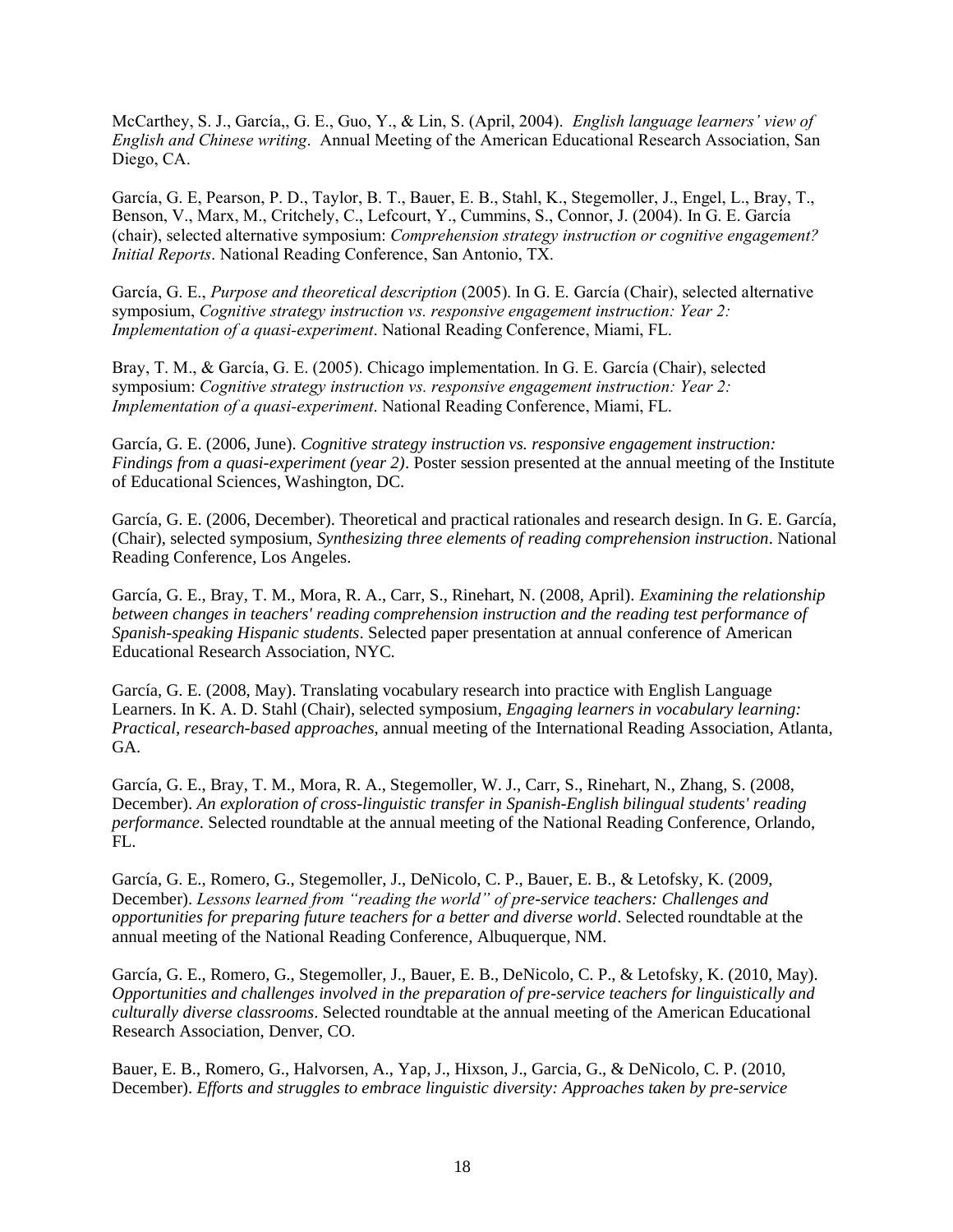*teachers.* Selected roundtable at the annual meeting of the National Reading Conference/Literacy Research Association, Fort Worth, TX.

García, G. E. (2010, December). Introduction. In G. E. García, (Chair), *A legacy in literacy: Tracing the history of current emphases in multilingual/multicultural research*. Alternative symposium at the National Reading Conference/Literacy Research Association, Fort Worth, TX.

López-Velásquez, A. M., & García, G. E. (2011, April). *Unequal opportunities to develop biliteracy in a dual language program*. Selected roundtable at the annual meeting of the American Educational Research Association, New Orleans, LA.

López-Velásquez, A. M., & García, G. E. (2012, April). *Bilingual first graders' reading development in two languages*. Selected paper presentation at the annual meeting of the American Educational Research Association, Vancouver, Canada.

Bezdicek, J., & Garcia, G. E. (2012, Dec.), *Working with preschool English language learners: A sociocultural approach*. Selected paper presentation at the annual meeting of the Literacy Research Association (formerly National Reading Conference), San Diego, CA.

López-Velásquez, A. M., & García, G. E. (2013, April). *The bilingual reading development of a thirdgeneration Puerto Rican young reader*. Selected paper presentation at the annual meeting of the American Educational Research Association, San Francisco, CA.

García, (2013, May). Changes in teachers' instruction and the improved reading comprehension of elementary-age, English Language Learners. In A. Palinscar (Chair), selected symposium: *Investigations of levers to enhance the oral language and reading comprehension of English language learners*, at the annual meeting of the American Educational Research Association, San Francisco, CA.

DeNicolo, C. P., & García, G. E. (2013, Dec.) Assessing the Common Core State Standards: Examining two districts' responses and use of language arts assessments with emerging bilinguals (K-3). In G. E. García (Chair), selected symposium, *Opportunities and challenges involved in implementing the Common Core State Standards with English Learners*, Literacy Research Association, Dallas, TX.

García, G. E. (2014, March). Developing assessments to evaluate the English language proficiency of English Language Learners (K-2). In M-Y. Wolfe (Chair), selected symposium, *Emerging research on formative assessments of academic language for ELLS*, annual conference of TESOL, Portland, OR.

García, G. E., & Lang, M. G. (2014, Dec.) *Bilingual teachers' (K-2) use of formative assessments to improve their literacy instruction.* Selected paper presentation at the annual conference of the Literacy Research Association, Marco Island, FL.

García, G. E., & Lang, M. G. (2015, April). Supporting bilingual teachers' (K-2) use of formative assessments in their Spanish literacy instruction. In P. DiCerbo (Chair) selected symposium, *Systematizing formative assessment for English Learners: Teacher change and student academic language outcomes*, at the annual meeting of the American Educational Research Association, Chicago, IL.

García, G. E., & Lang, M. G. (2015, Dec.) *Bilingual teachers' (K-5) use of formative literacy assessments and literacy instruction: Opportunities and challenges.* Selected roundtable at the annual conference of the Literacy Research Association, Carlsbad, CA.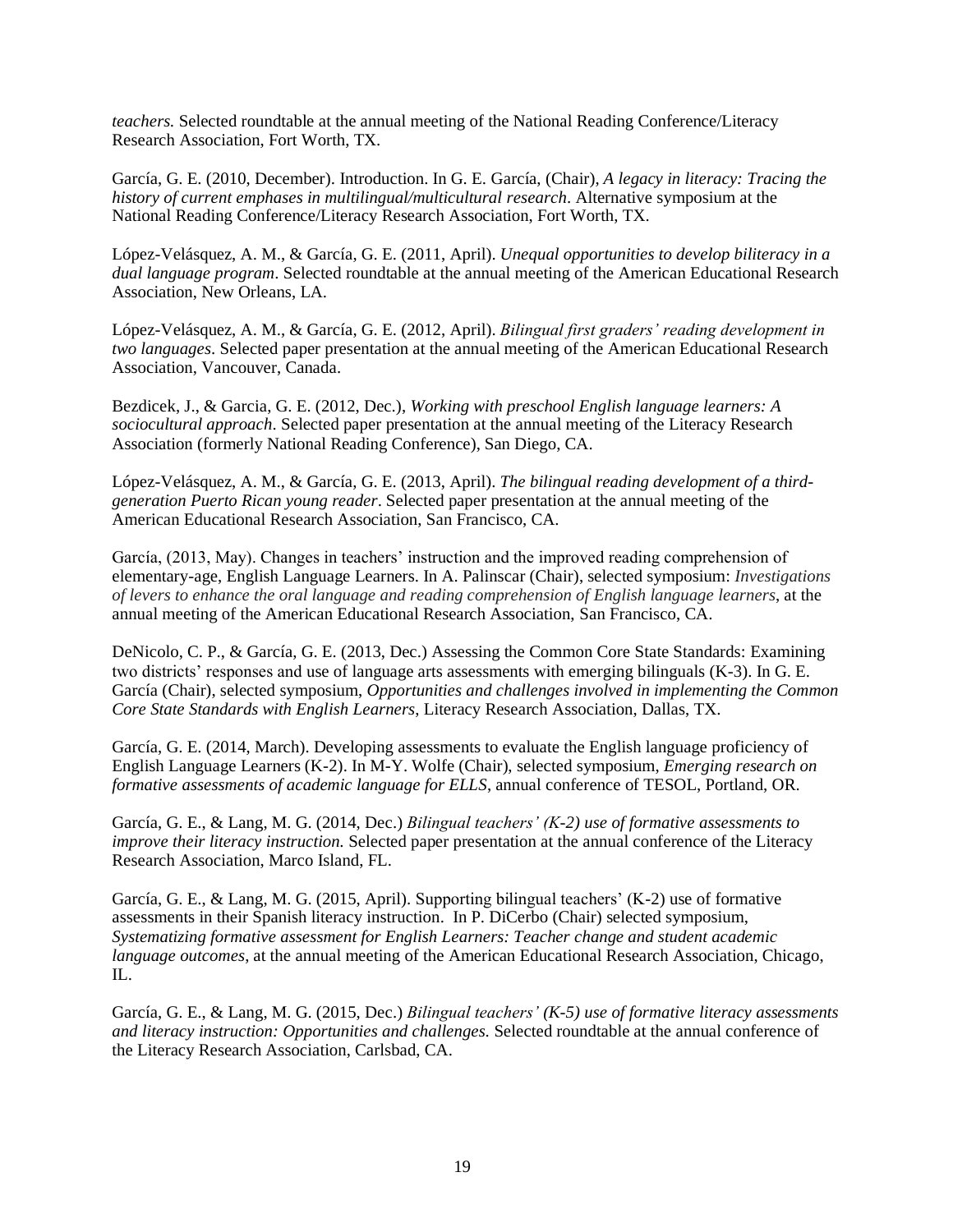Lee, C., & García, G. E. (2015, Dec.) *Korean and Korean-American students' oral responses to multicultural literature*. Selected paper presentation at the annual conference of the Literacy Research Association, Carlsbad, CA.

García, G. E., & Lang, M. G. (2017, April). *Bilingual teachers' (K-5) use of formative assessments tied to the CCSS in their Spanish literacy instruction*. Selected roundtable at the annual conference of the American Educational Research Conference, San Antonio, TX.

López-Velásquez, A. M., & García, G. E. (2017, May). *Understanding the bilingual reading practices of two Hispanic first-graders*. Selected roundtable at the annual meeting of the American Educational Research Association, San Antonio, TX.

García, G. E., Guerrero Arias, B., Sacco, L. J. (2017, December). *Can cognate instruction improve the literacy performance of bilingual third-graders in a dual-language classroom?* Selected roundtable at the annual conference of the Literacy Research Association, Tampa, FL.

Lee, C., & García, G. E. (2019, December). *The written translanguaging practices of bilingual Korean-American first graders*. Selected paper at the annual conference of the Literacy Research Association, Tampa, FL.

# **Teaching**

Program coordinator for online instruction in bilingual/ESL education (4 required online courses for state endorsement in bilingual/ESL education (preschool-grade 12)

*Courses Taught* (partial list, does not include independent studies, thesis units, or extramural courses):

*Curriculum and Instruction 415: Language Varieties, Cultures, and Learning* (required undergraduate course on linguistic and cultural diversity for pre-service teachers)

*Curriculum and Instruction 346/446: Culture in the Classroom* (required teacher education course for bilingual/ESL state endorsement)

*Curriculum and Instruction 371/471: Principles and Practices for Fostering Independence in Reading*  (required teacher education course for reading specialist state endorsement)

*Curriculum and Instruction 399/499 MBE: Methods and Materials for Bilingual Education* (required teacher education course for bilingual state endorsement)

*Curriculum and Instruction 399/499, BSL/477: Bilingual and ESL Methods and Materials* (required teacher education course for bilingual/ESL state endorsement)

*Curriculum and Instruction 499, CLD: Cultural and Linguistic Diversity for Middle School Teachers* (professional staff development course)

*Curriculum and Instruction 462/562: Linguistics and the School Curriculum* (doctoral seminar)

*Curriculum and Instruction 490/590, LD: Research and Policy Issues Related to Linguistic Diversity* (doctoral seminar)

*Curriculum and Instruction 490/590, SLL: Second-Language Literacy* (doctoral seminar)

*Curriculum and Instruction 590, SL1: Second-Language Literacy 1* (doctoral seminar)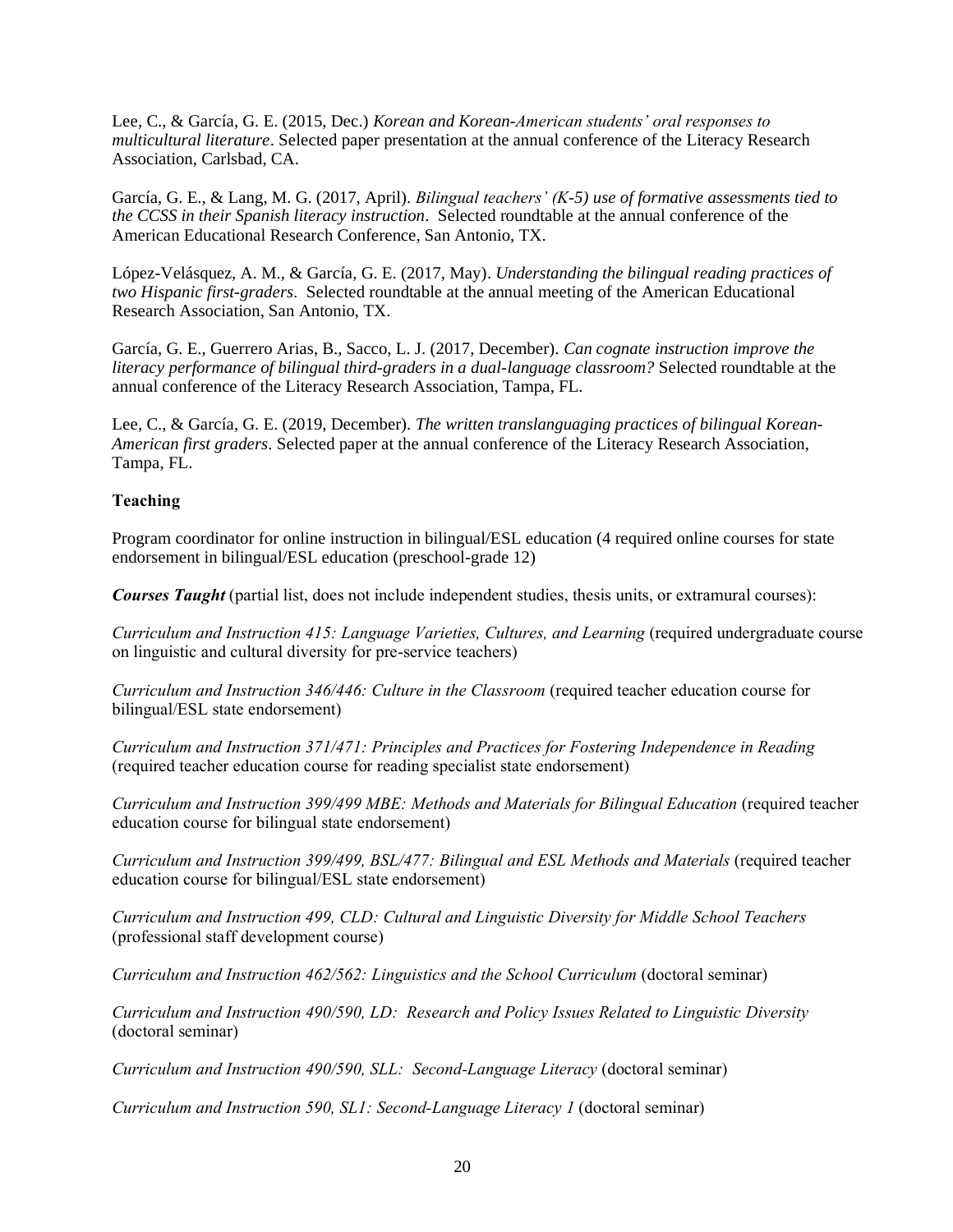*Elementary Education 399, EX: Teacher-Researcher Collaboration at the Middle School Level: A Focus on Reading* (professional staff development course)

# **Professional Affiliations and Service (partial list)**

American Educational Research Association

- Member of Divisions C, G, and K; Bilingual, Hispanic, and L2 Acquisition SIGS
- Proposal reviewer for annual meetings for Division C, Division G, Division K, SIGs on Bilingual Education and L2 acquisition
- SIG (Division C) Invited Presentation (2003, 2006, 2013)
- Associate Editor, *American Educational Research Journal*, Section on Teaching, Learning, and Human Development, 2010-2013

International Reading Association

- Member of the editorial advisory board for *Reading Research Quarterly*
- Member of the editorial advisory board for *The Reading Teacher*
- Appointed to Volunteers for International Professional Programs Committee
- The Peace Corps Experience Committee
- Invited to give feature presentation for the 38th annual meeting in San Antonio, TX
- Outstanding Dissertation Award Committee
- Reviewer for research proposals for the Annual Meeting
- Chair, Research Poster Session, Annual Meeting
- Member, Steven Stahl Grant Awards Committee
- Invited to give feature presentations and panel presentations for the Research Conference (2002 2012)

Literacy Research Association (previously National Reading Conference)

- Ad hoc Multicultural Committee, National Reading Conference
- Member, Publications Committee: Reviewed all editorial appointments, progress of two NRC journals, a monograph series, and publishing policies
- Appointed guest editor for themed issue on multicultural literacy research and practices in *Journal of Literacy Research*, (1998), volume 30, number 2
- Program Area Chair for Literacy and Linguistic Diversity
- Board Liaison, Student Awards Committee and Multicultural Education Committee
- Member, Committee for Expanding the Influence of Research on Reading Education in the US
- Invited by NRC Program Committee to host bilingual research workshop and to chair various paper sessions
- Elected to Board of Directors (Fall 1998 Fall 2001)
- Nominated for Vice-President Elect (2001)
- Member of the editorial advisory board for two of the Conference's journals: *Journal of Reading Behavior* (now called *Journal of Literacy Research*) and *National Reading Conference Yearbook*
- Invited Presentation for Area 9: Linguistic and Cultural Diversity at annual meeting (2005)
- Member, Annual Program Committee: Review proposals for annual meeting
- Invited Presentation on Improving Literacy Instruction at annual meeting
- Nominated for Vice-President Elect (2011)
- Member, Research Committee (2011-2013)
- Inducted into Reading Hall of Fame (2019)
- Mentor for Reading Hall of Fame Emerging Scholar Fellow (2020-2022)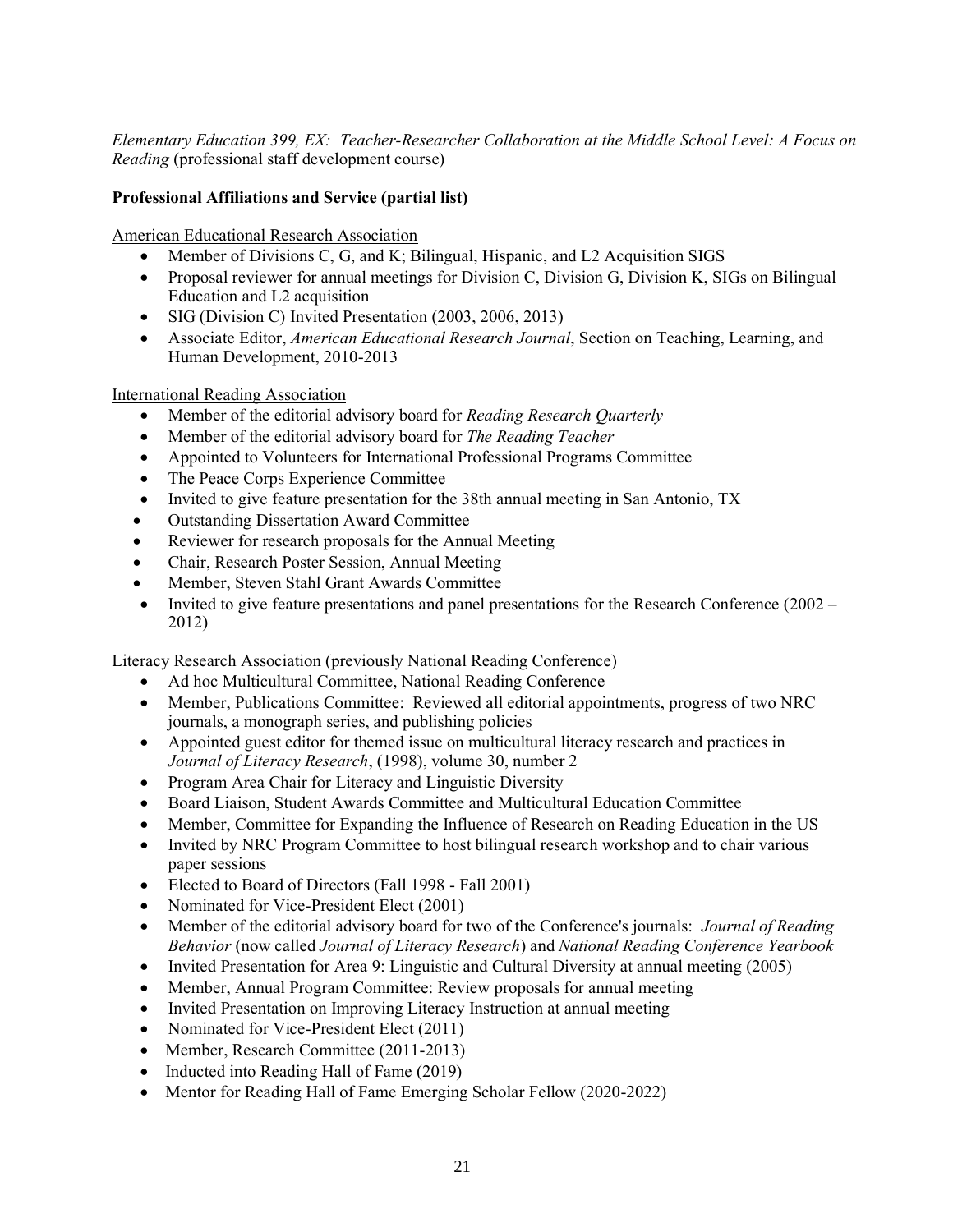National Association for Bilingual Education

• Reviewer, *Bilingual Research Journal*

# **Service and Presentations to School Practitioners and Administrators (partial list)**

García, G. E. (1990, October). *Synthesis and bibliography of research related to the reading of at-risk children*. Update on Research and Publications Regional Meeting, Center for the Study of Reading, Champaign, IL.

García, G. E. (1991, February). *The at-risk dilemma from a reading perspective.* Invited paper presented at the Center for the Study of Reading's School Advisory Committee, Champaign, IL.

Pearson, P. D., & García, G. E. (1991, March). *The at-risk situation*. Invited paper presented at the Illinois Reading Council Annual Conference in Springfield, IL.

García, G. E. (1991, September). *The reading instruction of limited-English-proficient students*. Invited paper presented at The Superintendent and Instructional Leadership Seminar: Reading and the At-Risk Student, National Center for School Leadership, Urbana, IL.

García, G. E. (1992, August). *Multicultural/bilingual education*. Inservice workshop, CTEP Institutional Studies Program, Arlington Heights, IL.

García, G. E. (1993, February). *Multicultural education*. Inservice workshop, Jefferson Middle School, Champaign, IL.

García, G. E. (1993, March). *Reading for the bilingual student*. Spring Institute, District 83 and District 84, Manheim, IL.

García, G. E. (1993, March). *Literacy education from a multicultural perspective*. School Administrators Institute, Springfield, IL.

García, G. E. (1993, March). *Literacy education from a multicultural perspective*. Invited paper presented at the Second Annual Illinois Reading Recovery Conference, Springfield, IL.

García, G. E. (1996, March). *Literacy instruction from a multicultural perspective*. Illini Reading Council, Urbana, IL.

García, G. E. (1996, November). *History Education from a multicultural perspective*. Inservice workshop, History Department, University High School, Urbana, IL.

García, G. E. (1997, April). *Second-language literacy instruction from a multicultural perspective*. Inservice workshop. Booker T. Washington school, Champaign, IL.

García, G. E. (1999, August). *Bilingual children's reading*. Professional Development University (two days) for Mannheim School District, Franklin Park, IL.

Member, Urbana School District's Early Childhood/Special Education Advisory Committee on Serving Spanish-Speaking Students, 1999 -2000. Member, Champaign School District's ESL/Bilingual Education Task Force, Spring 2000 – 2003.

Member, Urbana School District's Bilingual/ESL Task Force Fall 2002 – 2003.